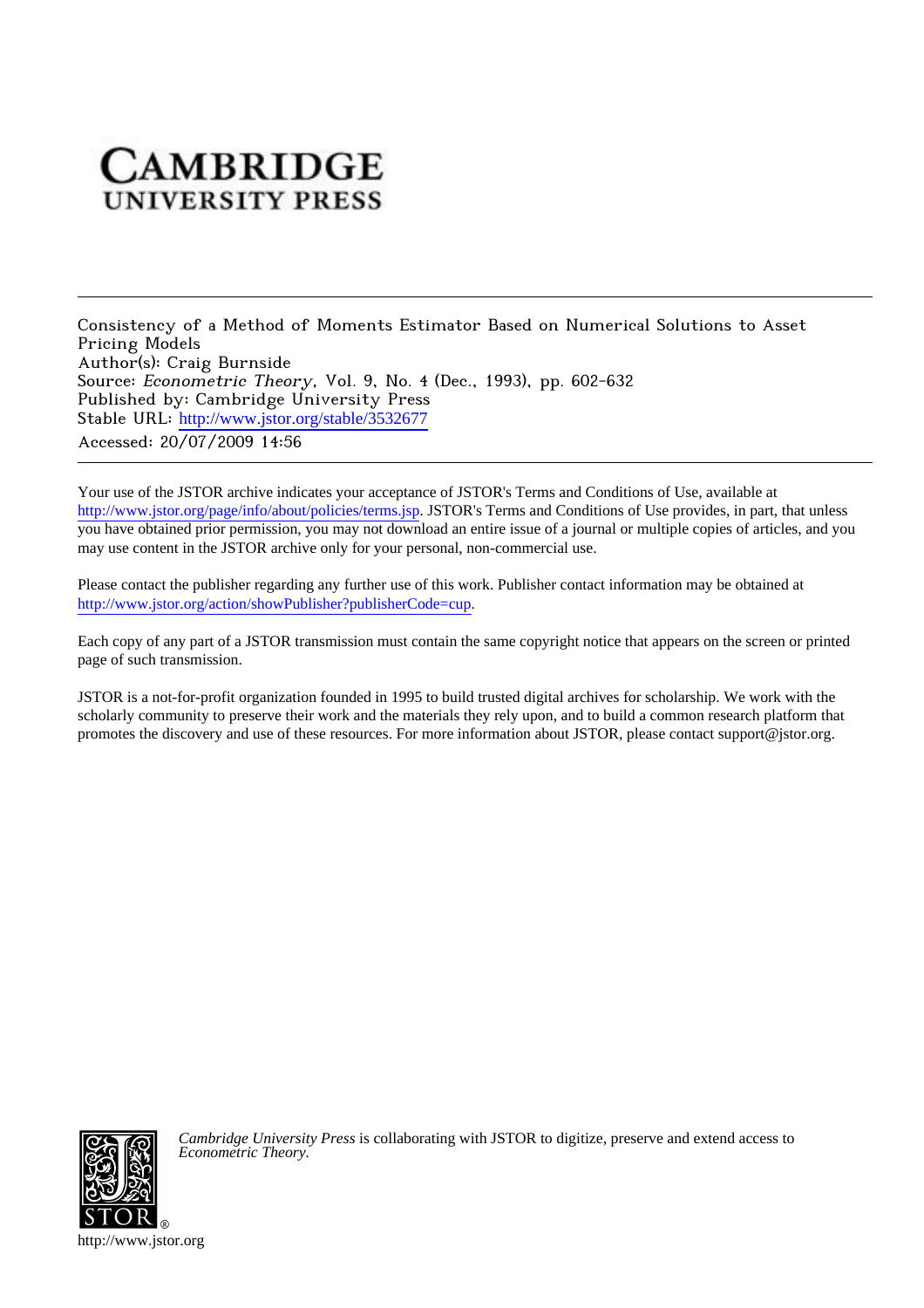# **CONSISTENCY OF A METHOD OF MOMENTS ESTIMATOR BASED ON NUMERICAL SOLUTIONS TO ASSET PRICING MODELS**

## **CRAIG BURNSIDE University of Pittsburgh and Queen's University**

**This paper considers the properties of estimators based on numerical solutions to a class of economic models. In particular, the numerical methods discussed are those applied in the solution of linear integral equations, specifically Fredholm equations of the second kind. These integral equations arise out of economic models in which endogenous variables appear linearly in the Euler equations, but for which easily characterized solutions do not exist. Tauchen and Hussey [24] have proposed the use of these methods in the solution of the consumption-based asset pricing model. In this paper, these methods are used to construct method of moments estimators where the population moments implied by a model are approximated by the population moments of numerical solutions. These estimators are shown to be consistent if the accuracy of the approximation is increased with the sample size. This result depends on the solution method having the property that the moments of the approximate solutions converge uniformly in the model parameters to the moments of the true solutions.** 

### **1. INTRODUCTION**

**In recent macroeconomic research, considerable attention has been given to the numerical solution of economic models that do not yield closed-form solutions for the decision rules of agents or for other endogenous stochastic processes. Examples in the asset pricing literature include Gagnon and Taylor [9], Labadie [15], and Tauchen and Hussey [24]. The properties of several methods used to solve a one-sector growth model are discussed by Taylor and Uhlig [25]. Quite general methods for solving dynamic stochastic economic models have been suggested by Judd [13] and Marcet [18]. These methods are frequently used in modern empirical macroeconomic research. If estimates of the parameters of a model depend in any way on the solution method used** 

**I wish to thank Mark Watson, Ian Domowitz, Marty Eichenbaum, Bo Honor6, Sonal Desai, and Domenico Fanizza for many helpful discussions and comments. I also wish to thank three anonymous referees who provided helpful comments on previous drafts. All errors are my own. My research was supported in part by the Social Sciences and Humanities Research Council of Canada.**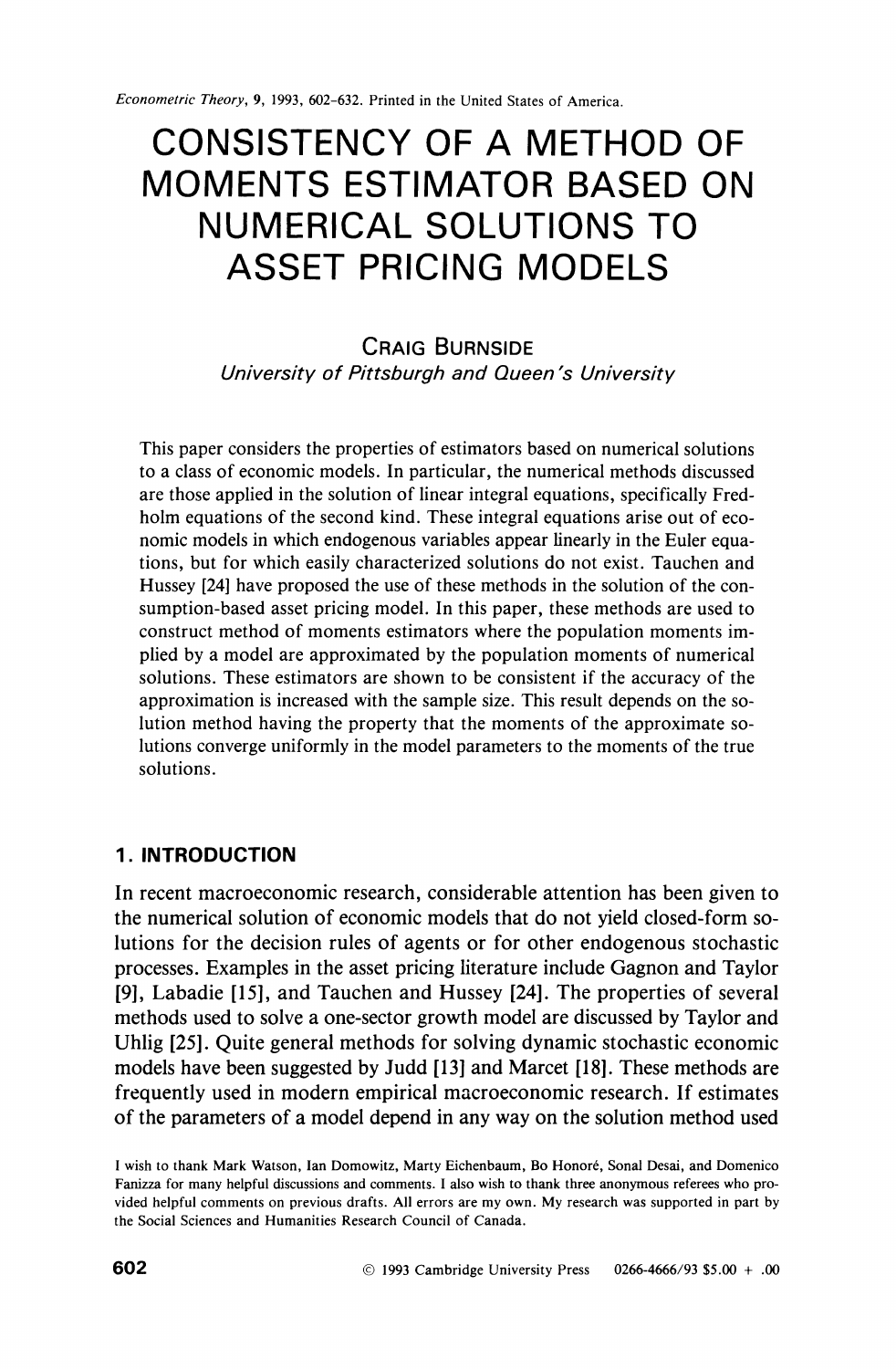**to solve a particular model, then clearly the convergence properties of the solution method will be important in determining the reliability of those estimates.** 

**Determining the properties of an econometric estimator that depends on a numerical solution method requires extensions to the usual theoretical results pertaining to these methods. Much of this theory deals only with the convergence of solution functions in compact state spaces and, more importantly, is often limited to pointwise convergence results. For example, Marshall [19] establishes pointwise convergence in compact state spaces for approximate solutions obtained using the method proposed by Marcet [18]. Judd [13] discusses the literature on the pointwise convergence of Galerkin methods of which his method is an example. An exception to this is Tauchen and Hussey [24], who establish uniform convergence in a compact state space for their method. For econometric application of this method, two important extensions are necessary. First, uniform convergence must be established in the parameter space since this is the usual route to establishing the consistency of an estimator. Second, to handle the distributional assumptions commonly used in empirical work, theory must be provided for cases where the state space is unbounded.** 

**This paper discusses a Generalized Method of Moments (GMM) estimator, Hansen [11], which is based on Tauchen and Hussey's [24] numerical solution technique. This solution technique is applicable in models where the state variables are exogenous, or relate trivially to exogenous variables, and in which the unknown solution functions appear linearly in the Euler equations. Their method has been applied in other fields in the solution of Fredholm integral equations of the second kind. It is one of a large number of methods which solve models by discretizing the state space when it is continuous.** 

**The method of moments estimator proposed here does not exploit the Euler equations of a given model. Rather, it minimizes a quadratic form in the difference between a vector of population moments implied by the model and a corresponding vector of sample moments. This being the case, the properties of the estimator will depend on the method used to approximate the population moments. This kind of estimator was used by Hodrick, Kocherlakota, and Lucas [12] and relates closely to other work by Kocherlakota [14]. These estimators can be viewed as substitutes for Euler equation based estimators. For example, they enable the estimation of models that have unobservable variables in the Euler equations. Even when Euler equation based estimation is used, other moments are often used at a diagnostic stage to statistically evaluate a model. For example, see Christiano and Eichenbaum [7], Cecchetti, Lam, and Mark [6], and Burnside, Eichenbaum, and Rebelo [5]. Many of the issues surrounding approximation which are discussed in this paper are relevant for both estimation and diagnostic testing.** 

**In this paper, it is assumed that the solution method allows for analytic**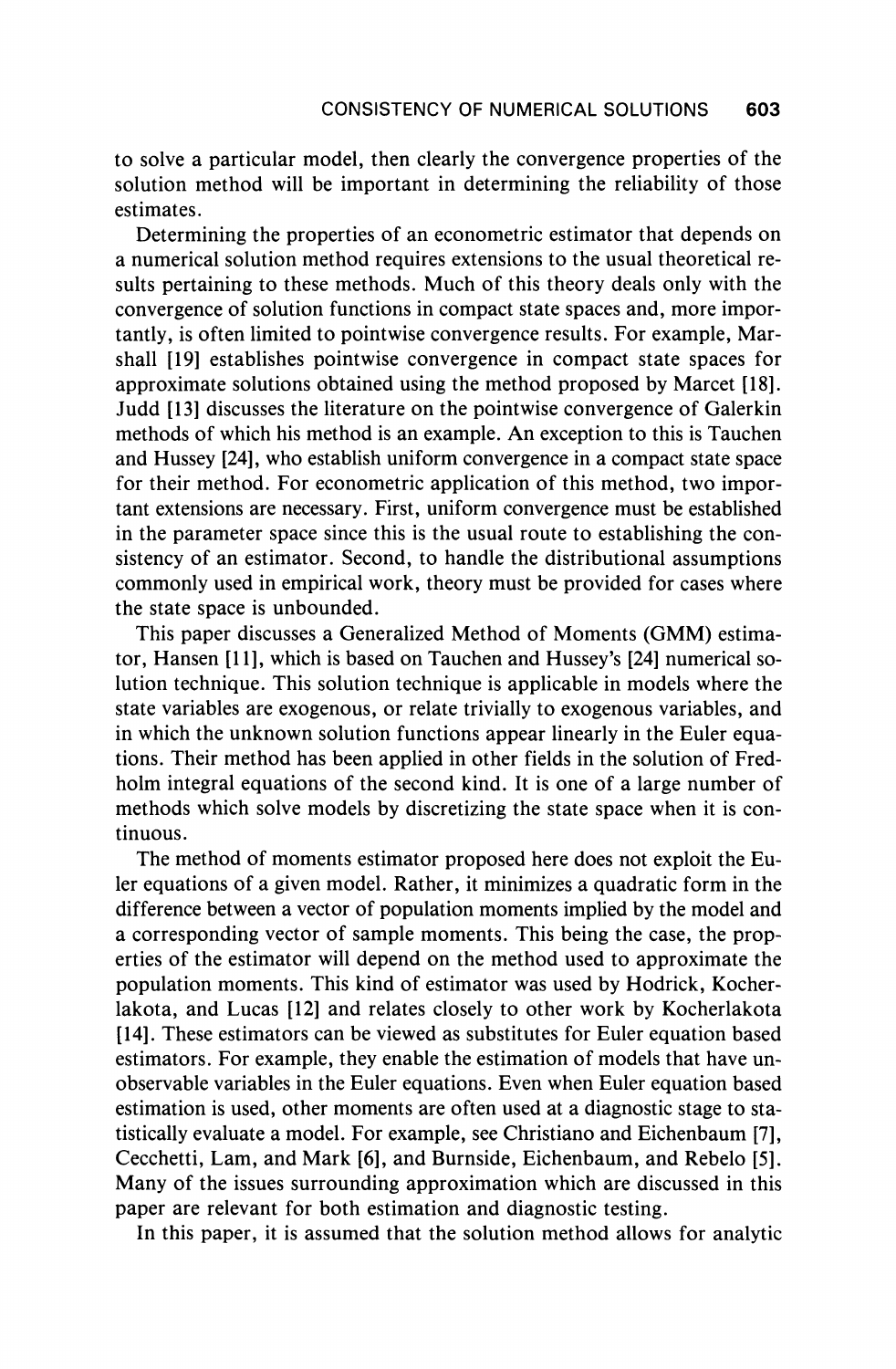**approximations to the population moments used in constructing the estimator. Therefore, the discussion here is distinct from a discussion of simulation estimators that compute Monte-Carlo approximations to the population moments. Such estimators have been proposed by Duffie and Singleton [8] and Lee and Ingram [16], among others. Simulation methods are particularly useful in cases where the solution functions are known, but the moments of these functions are difficult, or impossible, to calculate analytically. Rather than allow for simulation error, this paper focuses on the quite distinct issue of analytic approximation error.** 

**To illustrate this class of models, an example that fits the description above is the consumption-based Intertemporal Capital Asset Pricing Model (ICAPM) of Lucas [17]. Consider the case where there is an economic agent with constant relative risk aversion preferences who solves the following optimization problem:** 

$$
\max_{\{c_i\}_{i=0}^{\infty} \{s_{i,t}\}_{i=1}^{\infty} i=1,\ldots,M} \qquad E_0 \sum_{t=0}^{\infty} \beta^t \frac{c_t^{1-\gamma}}{1-\gamma}
$$
\ns.t.  $c_t + \sum_{i=1}^M p_{i,t} s_{i,t+1} = \sum_{i=1}^M (p_{i,t} + d_{i,t}) s_{i,t} \qquad t = 0,1,\ldots$ 

 $S_{1,0}, S_{2,0}, \ldots, S_{M,0}$  given,

where  $c_t$  is consumption at time t,  $p_{i,t}$  is the price of one share of the *i*th asset at time *t* relative to the price of the consumption good,  $s_{i,t}$  is the number of shares of the *i*th asset held by the agent at time  $t$ ,  $d_{i,t}$  is the dividend payable on each share of the *i*th asset at time  $t$ ,  $\beta$  is the discount factor, and  $\gamma$  is the constant rate of relative risk aversion.

**In this model, the dividend processes are often taken to be exogenous. In its simplest form, there is only one asset held in net supply, and the agent's entire income is obtained from the dividend yielded by that asset. As a result, consumption and dividends will be equivalent. In exchange economies with more than one asset in net supply, it is still possible to determine consumption as a function of purely exogenous processes. This makes it possible to specify an exogenous joint process governing consumption and the dividends from some strict subset of the assets as discussed in Tauchen [23].** 

**The Euler equations for this model are familiar. The price-dividend ratio**  for the *i*th asset,  $v_{i,t} = p_{i,t}/d_{i,t}$ , is given by

$$
v_{i,t} = \beta E_t [\exp(-\gamma \lambda_{t+1} + \zeta_{i,t+1})(1 + v_{i,t+1})] \qquad i = 1, ..., M,
$$
 (1)

where  $\lambda_{t+1} = \log(c_{t+1}/c_t)$ , and  $\zeta_{i,t+1} = \log(d_{i,t+1}/d_{i,t})$ .

**Equation (1) is typical of the kind of equation to which the method presented here can be applied. However, some more complicated models can be solved. Throughout the body of the paper, the extent to which different assumptions might limit the method's application will be discussed. Assuming**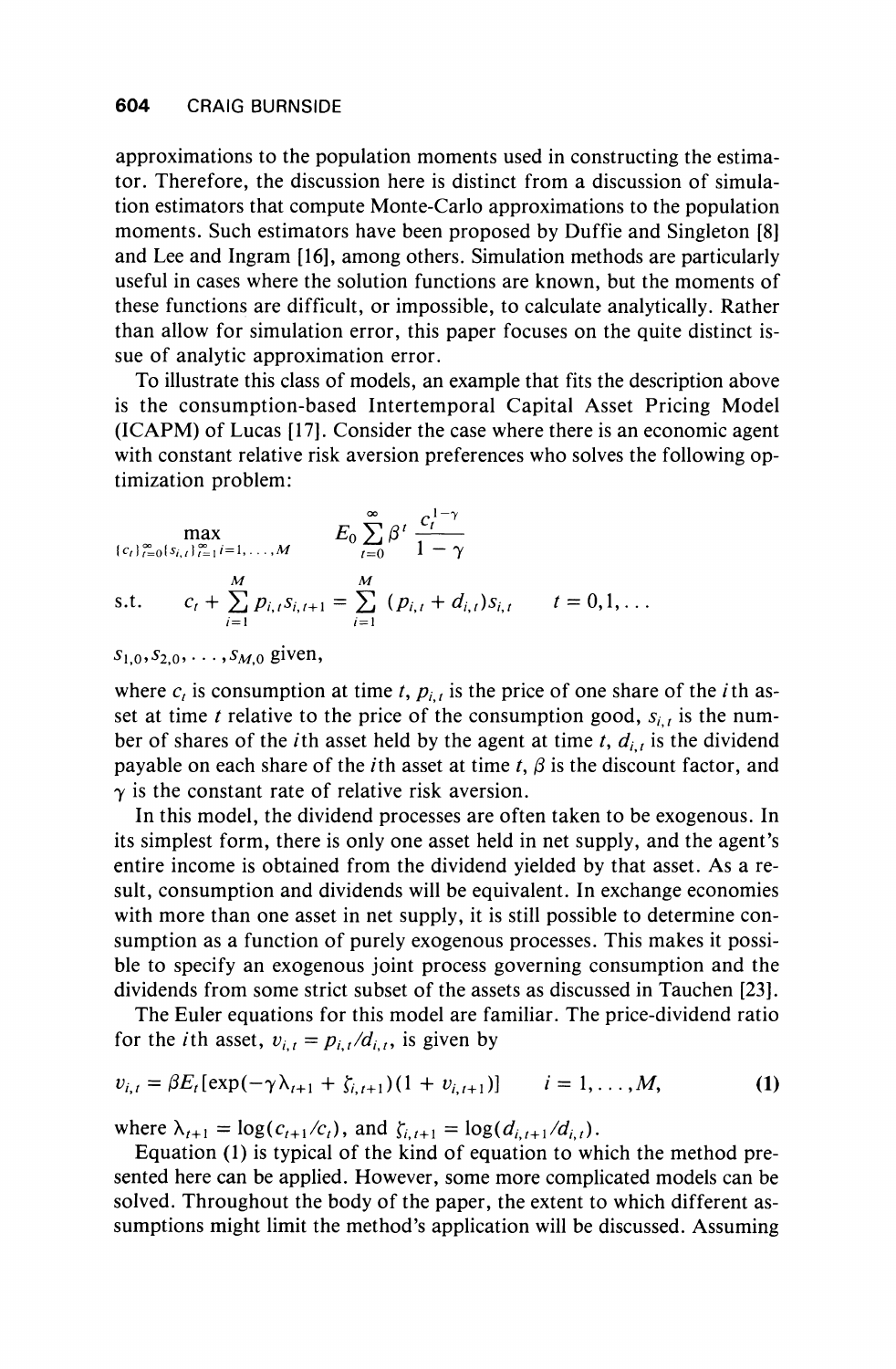**that the joint distribution of consumption growth and dividend growth has an unbounded continuous domain, the solution method used here discretizes the state space only in order to approximate the integral implicit in (1) by a sum. This is one sense in which this paper is distinct from Tauchen and Hussey [24]. They discretize the state space not only to approximate the integral, but also in order to construct a new conditional distribution function over the discrete state space. Tauchen and Hussey [24] develop theory for compact univariate state spaces, although their theory extends straightforwardly to multivariate state spaces. The theory developed here allows explicitly for state spaces of any finite dimension, and unbounded state spaces with strict distributional assumptions.1** 

**In Section 2, the method of moments estimator is defined and is shown to be consistent under a set of assumptions about the data-generating process and the quality of the approximation. This serves to motivate the rest of the paper which verifies that these assumptions can be maintained when a particular numerical method is used to solve the model. In Section 3, the numerical method to be applied to the model is introduced, and its properties are derived. In Section 4, an example is used to illustrate the relative importance and restrictiveness of the assumptions made, and to illustrate the solution method itself. The example used is a simple version of the example given in this introduction, where there is a single risky asset.** 

#### **2. THE METHOD OF MOMENTS ESTIMATOR**

**The estimator discussed in this section is generic in the sense that it is not particular to the example presented later. The assumptions that will be placed on the stochastic processes of the model are typical of the assumptions used in nonlinear econometrics, and are more general than those used later in the section on the solution method. Other assumptions made in this section are satisfied for the solution method discussed in Section 3, but could be satisfied by other solution methods.** 

**To begin, assumptions are placed on the forcing processes of the model, which will ensure almost sure convergence of the sample means of continuous functions of these processes.** 

Assumption 1.  ${Z_t}_{t=\infty}^{+\infty}$  is a sequence of vector-valued random variables defined on the complete probability space  $(\Omega, A, P)$  that is strong mixing of size  $-r/(r-2)$  for some  $r > 2$ .

**Assumption 2. Define random vectors**  $R_t = R_t(Z_t^n) \equiv R_t(\omega)$ **, where**  $R_t(\cdot)$ is a Borel measurable function of  $Z_t^n = (Z_{t-n}, \ldots, Z_{t+n})$  with range in  $\mathbb{R}^l$ . The function  $R_i(\cdot)$  depends on finitely many lags and leads of Z.

**Assumption 3. Define a vector-valued function**  $g(R_t): \mathbf{R}^1 \to \mathbf{R}^k$  **which is** continuous in  $R_t$ , and assume that there exists a sequence of random variables  $\{d_t\}$  with  $|g(R_t)| \leq d_t$ , and  $||d_t||_r \leq \Delta < \infty$ ,  $t = 0, 1, 2, \ldots$ .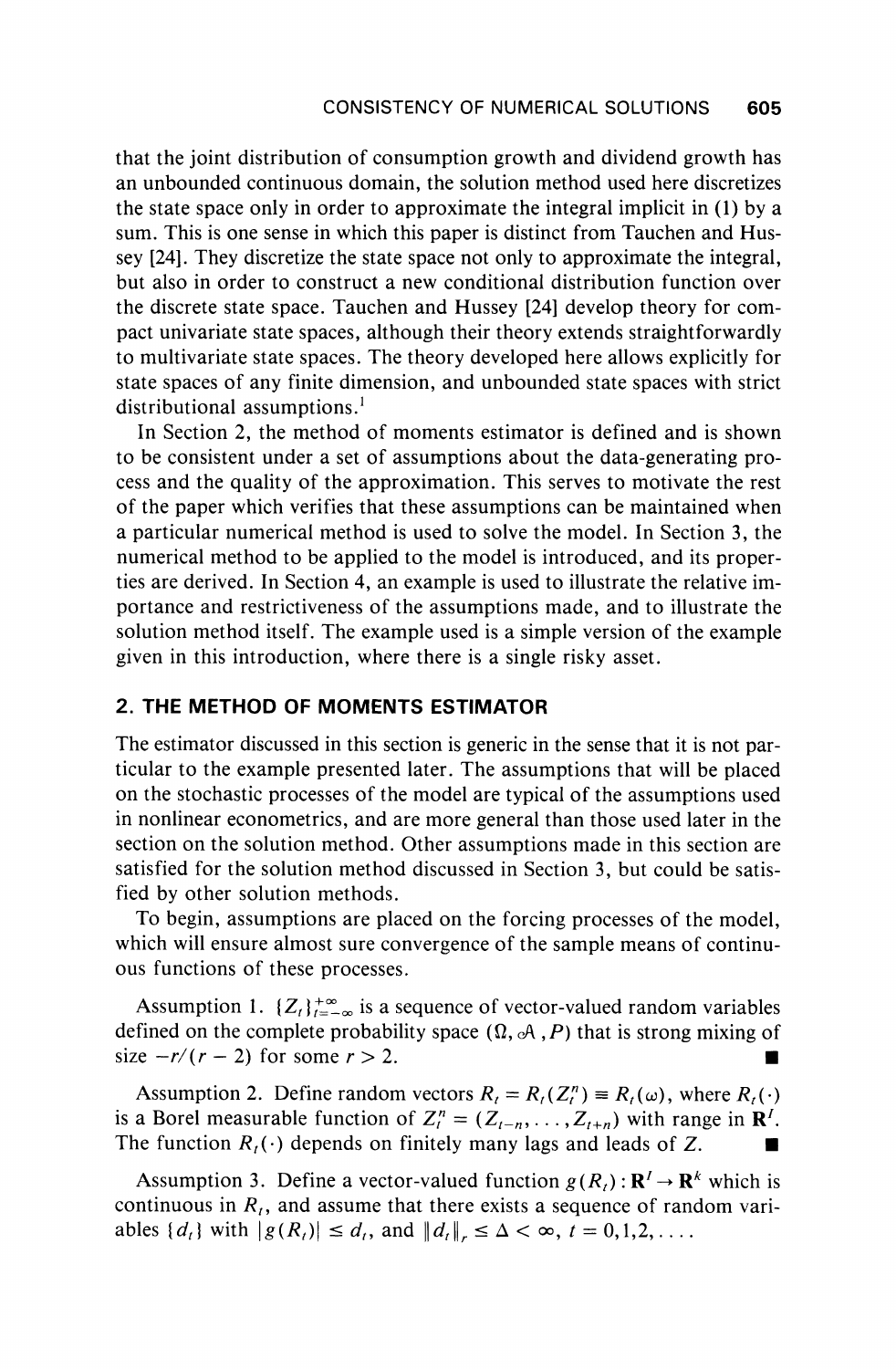#### **PROPOSITION 1**

$$
\lim_{T\to\infty}\left|\frac{1}{T}\sum_{i=1}^T\left[g(R_i)-E g(R_i)\right]\right|=0
$$
 almost surely.

**Proof.** From Assumptions 1-3, it follows that  $g(R)$  is near epoch dependent of size  $-\frac{1}{2}$ . The result follows immediately from Gallant's [10, p. 515] **uniform strong law of large numbers. <sup>X</sup>**

Assumption 4. Assuming that  $\{Z_t\}$  is strictly stationary, and allowing the random vector  $g(R_t)$  to depend on the parameter vector  $\theta$ , define a function  $\mu(\theta) = Eg(R_t, \theta)$ , where  $\mu : \Theta \to \mathbf{R}^k$ .

Let the true parameter vector be  $\theta_0$ . In order to estimate  $\theta$ , a method of **moments estimator minimizing the distance between the sample mean of**   $g(R_t, \theta_0)$  and  $\mu(\theta)$  could be used. However, suppose that the function  $\mu(\theta)$ is unknown but can be approximated numerically by the function  $\mu_T(\theta)$ , where  $\mu_T: \Theta \to \mathbf{R}^k$ . The approximating function is assumed to change with **the sample size, T. An example of this would be increasing the number of grid points in a discrete state space method as the sample size increased.** 

An estimator for the parameter vector  $\theta$  is

$$
\hat{\theta}_T = \underset{\theta \in \Theta}{\arg \min} \ Q_T(\theta), \qquad Q_T(\theta) = m_T(\theta)' D_T m_T(\theta),
$$

**where** 

$$
m_T(\theta) = \frac{1}{T} \sum_{t=1}^T g(R_t, \theta_0) - \mu_T(\theta),
$$

and the  $k \times k$  matrix  $D<sub>T</sub>$  is positive definite, and possibly stochastic. The **number of moment conditions k is assumed to be no less than the dimension**  of  $\theta$ .

In order to obtain consistency of the estimator  $\hat{\theta}_T$ , it is necessary that the approximate moment function,  $\mu_T$ , converges uniformly to the true moment function,  $\mu$ .

п

**Assumption 5** 

 $\limsup |\mu_T(\theta) - \mu(\theta)| = 0.$  $T \rightarrow \infty$   $\Theta$ 

**For a discrete state space method to satisfy Assumption 5, it would be necessary, although not sufficient, for the approximate solutions to converge uniformly in the parameter space, as well as in the state space. The remaining sections in this paper are concerned with verifying Assumption 5 for the solution method described in the introduction.**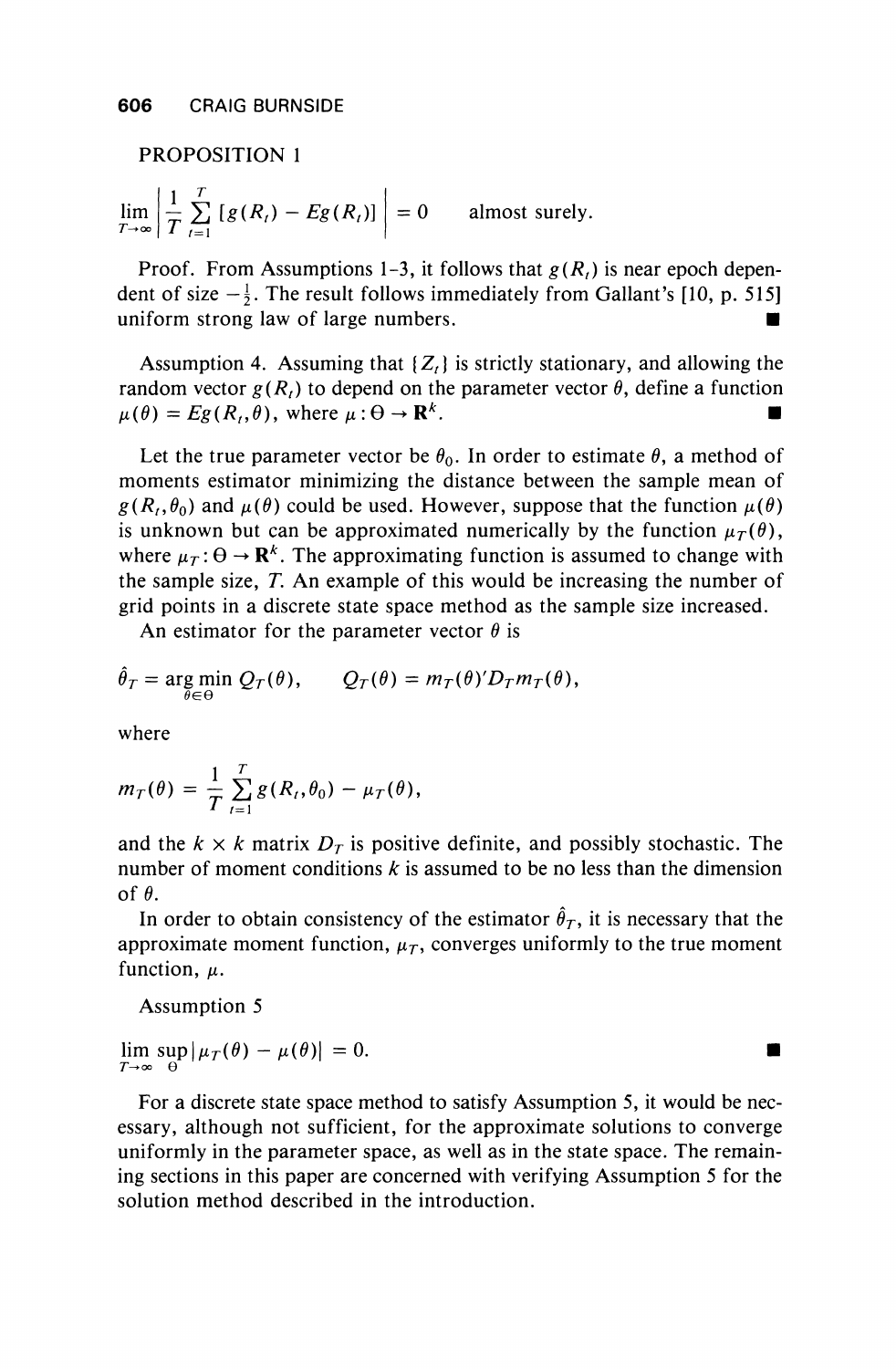**Notice that** 

$$
m_T(\theta) = \frac{1}{T} \sum_{t=1}^T g(R_t, \theta_0) - \mu_T(\theta)
$$
  
= 
$$
\frac{1}{T} \sum_{t=1}^T [g(R_t, \theta_0) - \mu(\theta)] + [\mu(\theta) - \mu_T(\theta)]
$$
  
= 
$$
\frac{1}{T} \sum_{t=1}^T [g(R_t, \theta_0) - \mu(\theta_0)] + [\mu(\theta_0) - \mu(\theta)] + [\mu(\theta) - \mu_T(\theta)].
$$

Define  $m_0(\theta) = \mu(\theta_0) - \mu(\theta)$ . This gives

$$
m_T(\theta) - m_0(\theta) = \frac{1}{T} \sum_{t=1}^T \left[ g(R_t, \theta_0) - \mu(\theta_0) \right] + \left[ \mu(\theta) - \mu_T(\theta) \right].
$$

**The triangle inequality implies that** 

$$
|m_T(\theta)-m_0(\theta)|\leq \left|\frac{1}{T}\sum_{t=1}^T \left[g(R_t,\theta_0)-\mu(\theta_0)\right]\right|+|\mu(\theta)-\mu_T(\theta)|.
$$

**But from Proposition 1 and Assumption 5, this establishes the following:** 

**PROPOSITION 2** 

 $\lim_{T \to \infty} \sup_{\Theta} |m_T(\theta) - m_0(\theta)| = 0$  almost surely.

Assumption 6. The sequence of weighting matrices  $D<sub>T</sub>$ , converges almost surely to a constant positive definite matrix  $D_0$ .

**Assumption 7.**  $\theta_0$  is the unique zero of the function  $m_0(\theta)$ .

**Under Assumptions 6 and 7, the following proposition is true.** 

**PROPOSITION 3 (CONSISTENCY).** The sequence of functions  $Q_T(\theta)$ converges almost surely uniformly in  $\Theta$  as  $T \rightarrow \infty$  to the nonstochastic func- $\text{tion } Q(\theta) = m_0(\theta)' D_0 m_0(\theta)$ .  $Q(\theta)$  attains a unique global minimum at  $\theta_0$ . Furthermore,  $\hat{\theta}_T$  converges almost surely to  $\theta_0$  as  $T \rightarrow \infty$ .

**Proposition 3 is established by Amemiya's [1] Theorem 4.1.1, which does**  not require that  $\hat{\theta}_T$  be the unique minimizer of  $Q_T(\theta)$ , as long as it is cho**sen in such a way that it is a measurable function of the data.** 

**Asymptotic normality presents greater difficulties, since more needs to be known about the approximate moment functions than that they converge uniformly. To be specific, in a discrete state space method, the major issue is at what rate the number of grid points must be expanded, relative to the sample size, in order to obtain the distributional result. To illustrate the prob**lem, consider the asymptotic distribution of  $m_T(\theta_0)$ .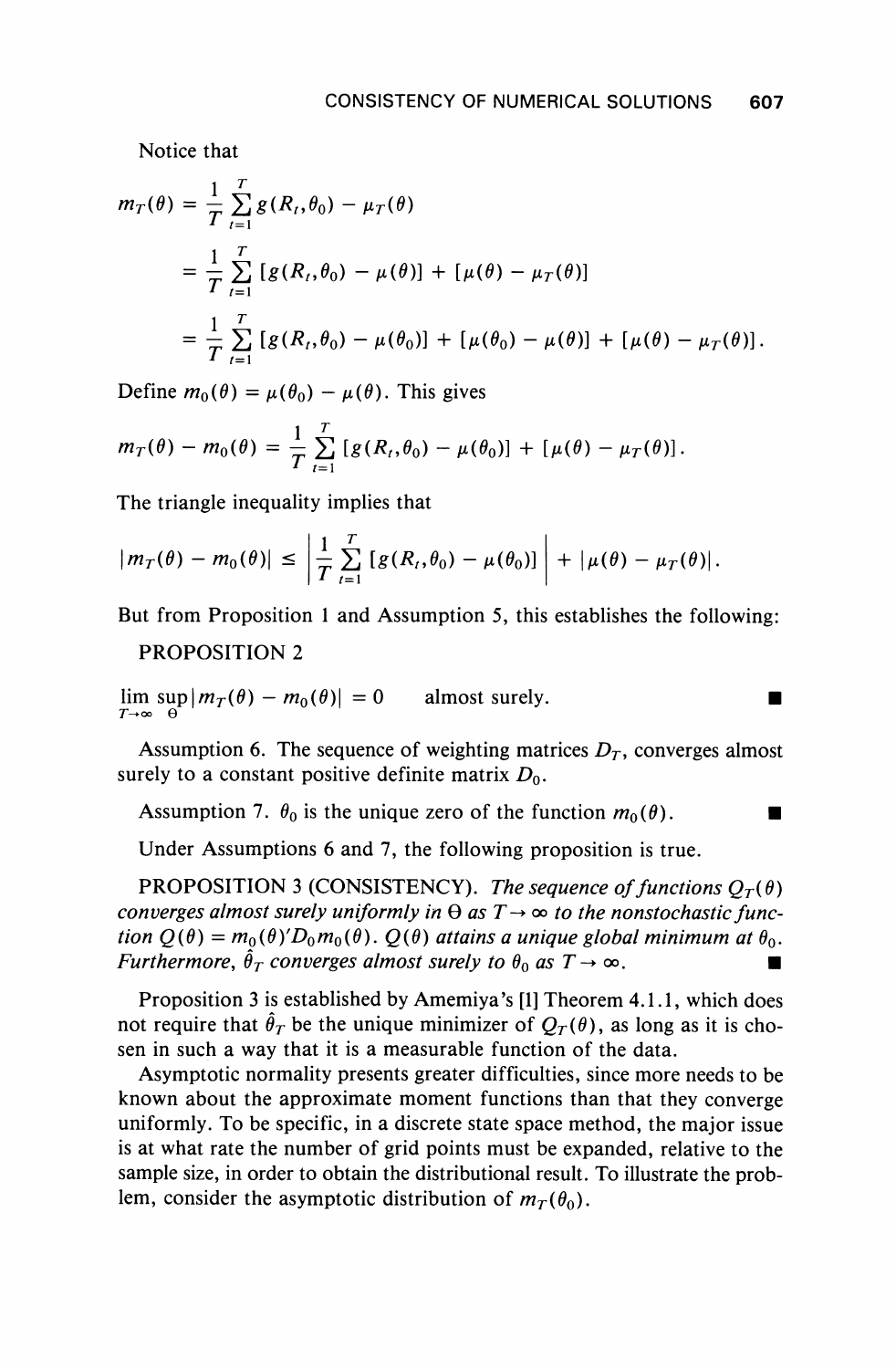$$
m_T(\theta_0) = \frac{1}{T} \sum_{t=1}^T g(R_t, \theta_0) - \mu_T(\theta_0)
$$
  
= 
$$
\frac{1}{T} \sum_{t=1}^T g(R_t, \theta_0) - \mu(\theta_0) + \mu(\theta_0) - \mu_T(\theta_0).
$$

Therefore, multiplying everywhere by  $\sqrt{T}$ ,

$$
\sqrt{T}m_T(\theta_0)=\frac{1}{\sqrt{T}}\sum_{t=1}^T\left[g(R_t,\theta_0)-\mu(\theta_0)\right]+\sqrt{T}[\mu(\theta_0)-\mu_T(\theta_0)].
$$

**Since the first term on the right will be asymptotically normal under regularity**  conditions, the asymptotic normality of  $\sqrt{T}m_{\tau}(\theta_0)$  depends upon whether **the remaining piece can be driven to zero in probability. Of course, this requires that the error of approximation**  $\mu_T(\theta_0) - \mu(\theta_0)$  **be of order less than** or equal to  $o_n(T^{-1/2})$ . Tauchen and Hussey [24] provide some evidence on **rates of convergence of solution functions using their method. While these results suggest that rather rapid convergence is obtained, their evidence does not apply directly to moments of the solution functions.** 

**A second result that would be needed to establish asymptotic normality**  would be that the function  $\partial \mu_T(\theta)/\partial \theta$  converges to some function  $d(\theta)$  as  $T \rightarrow \infty$ . This function need not be the same as  $\partial \mu(\theta)/\partial \theta$ . Let  $d_0 = d(\theta_0)$ . **Under the regularity conditions set forth by Hansen [11], the asymptotic distribution of**  $\hat{\theta}_T$  **would then be** 

$$
\sqrt{T}(\hat{\theta}_T - \theta_0) \stackrel{d}{\rightarrow} N[0, (d'_0 D_0 d_0)^{-1} d'_0 D_0 S D_0 d_0 (d'_0 D_0 d_0)^{-1}],
$$

where S is the asymptotic variance covariance matrix of  $\sqrt{T}m_T(\theta_0)$ . Since **the second assumption is not verified in this paper for the solution method discussed in the next section, asymptotic normality is not pursued in greater detail. If a problem is sufficiently smooth, it is reasonable to believe that asymptotic normality could be established.** 

#### **3. THE NUMERICAL SOLUTION METHOD**

**In this section, the numerical method to be applied to equations such as (1) is presented. It is almost identical to the discrete state space method proposed by Tauchen and Hussey [24] for problems where the Euler equations can be represented as Fredholm integral equations of the second kind. Differences between this method and Tauchen and Hussey's will be mentioned as they arise. Although the equations in this section will not be written entirely generally, broadly speaking, the methods presented are applicable to any problem in which the solution functions appear linearly in the Euler equations, and in which all relevant functions are continuous.** 

**Solution methods of this variety require a full description of the laws of motion of the forcing processes. In this section, these processes will be as-**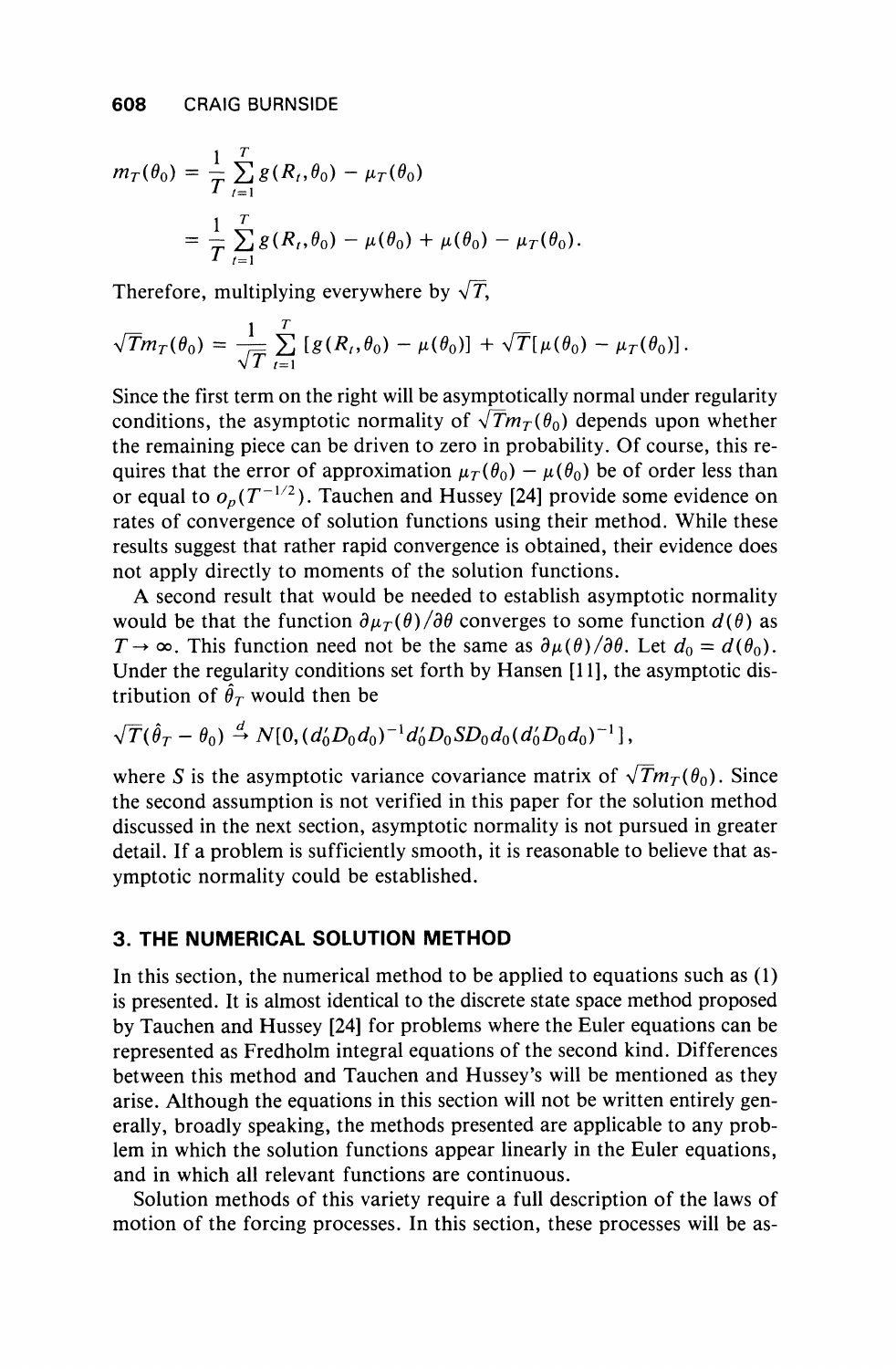**sumed to have multivariate normal distributions, as this is the most likely assumption to be used in practice. The assumption of normality is more limiting, but is interesting since it illustrates the special difficulties which would arise under any distributional assumption involving an unbounded state space.** 

Assumption 8. Let  $\{\xi_t\}_{t=-\infty}^{+\infty}$ ,  $\xi_t \in \mathbb{R}^S$ , be a sequence of random vectors governed by a stationary probability distribution such that the density of  $\xi_t$ conditional on all past information can be written  $\tilde{f}(\xi_t | \xi_{t-1}; \theta_1)$ , where  $\theta_1 \in$  $\Theta_1 \subset \mathbb{R}^q$ ,  $\Theta_1$  compact.<sup>2</sup> It is assumed that stationarity is maintained for all  $\theta_1 \in \Theta_1$ . The true parameter value is  $\theta_{10} \in \text{int } \Theta_1$ .

**Assumption 9 (Normality). Let** 

$$
\tilde{f}(\xi_t | \xi_{t-1}; \theta_1) = (2\pi)^{-S/2} |\Sigma_{\epsilon}|^{-1/2} \times \exp(-\frac{1}{2} [(I - \Pi L)\xi_t - \mu]' \Sigma_{\epsilon}^{-1} [(I - \Pi L)\xi_t - \mu]),
$$

where  $\mu$  is a vector of constants, and  $\Sigma_{\epsilon}$  is a  $S \times S$  positive definite symmetric matrix. Thus,  $\theta_1$  represents the elements of  $\Pi$ ,  $\mu$ , and  $\Sigma<sub>\epsilon</sub>$  arranged in a single vector. Clearly, Assumption 8 requires that the roots of  $|I-\Pi Z|$  = **0** lie outside the unit circle for all  $\theta_1 \in \Theta_1$ , and that  $\Sigma_{\epsilon}$  is positive definite for all  $\theta_1 \in \Theta_1$ .

The vector-valued process  $\xi$  can be thought of as the exogenous process, **or some linear combination of exogenous processes, in the economic model. In the endowment economy described in the introduction, these were the consumption and dividend processes. Normality is an important assumption for two reasons. First, it is a natural assumption to make when a Gauss-Hermite rule will be used in numerically solving equation (1). Second, it facilitates change of variables transformations which allow any parameterization of the density to be obtained from a standardized form of the density. While other distributional assumptions could be made, the results presented here might be sensitive to those assumptions.** 

The stationary joint distribution of  $\xi_t$  will also be important later in the paper. If the unconditional mean and covariance matrix of  $\xi_t$  are denoted  $\mu_{\xi}$  and  $\Sigma_{\xi}$ , respectively, then  $\xi_{\iota}$  has a multivariate normal stationary distri**bution, which is written as** 

$$
\tilde{f}_s(\xi_t) = (2\pi)^{-S/2} |\Sigma_{\xi}|^{-1/2} \exp[-\tfrac{1}{2}(\xi_t - \mu_{\xi})' \Sigma_{\xi}^{-1}(\xi_t - \mu_{\xi})].
$$

**Suppose, in general, that the economic model in question yields the following Euler equation:** 

$$
\tilde{v}_t = E_t K(\xi_{t+1}, \xi_t; \theta_2) (1 + \tilde{v}_{t+1}), \tag{2}
$$

where  $\theta_2 \in \Theta_2 \subset \mathbb{R}^r$ ,  $\Theta_2$  compact, is some unknown parameter vector for the **economic model, and the function**  $K: \mathbb{R}^{2S} \times \Theta_2 \rightarrow \mathbb{R}$ **, is continuous in all arguments. Both Lucas's [17] model and Mehra and Prescott's [20] model can be written in the same form as (2). The number of equations is unimportant,**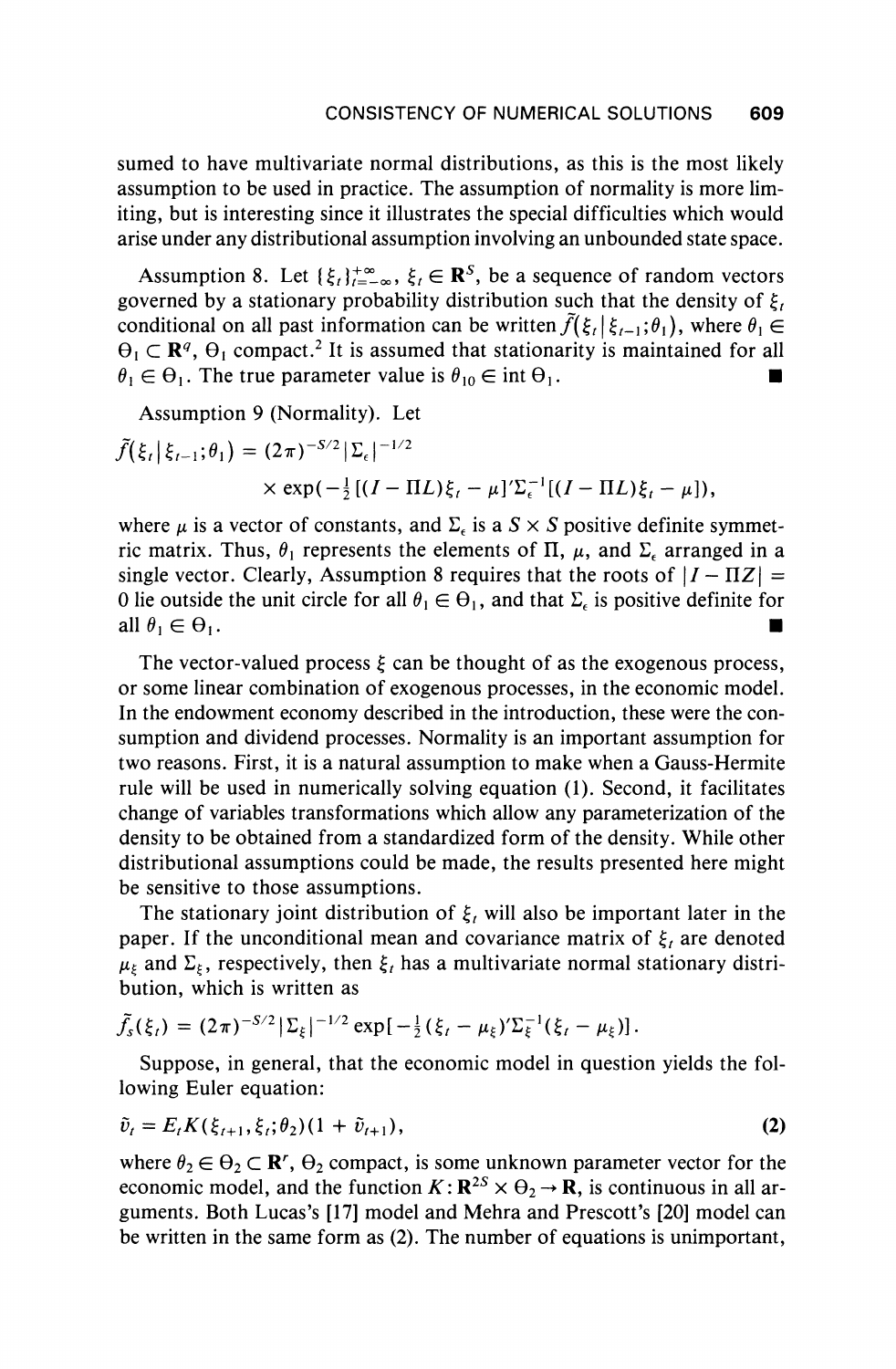and the term  $1 + v$  could be generalized to any function that is linear in the unknown function  $\tilde{v}$ . In what follows, the main concern is to show under **what assumptions approximate solutions to (2) converge when this equation is solved numerically.** 

Let the combined parameter space be denoted  $\theta = \theta_1 \times \theta_2$ , and let  $\theta$  denote the stacked vector  $(\theta_1 \theta_2)'$ .

Assuming that there exists a function  $\tilde{v}$ :  $\mathbb{R}^S \times \Theta \rightarrow \mathbb{R}$  which is a solution **to (2), it can be written as** 

$$
\tilde{v}(\xi_{i};\theta) - \int_{\mathbf{R}^{S}} K(\xi_{t+1},\xi_{i};\theta_{2}) \tilde{v}(\xi_{t+1};\theta) \tilde{f}(\xi_{t+1} | \xi_{i};\theta_{1}) d\xi_{t+1}
$$
\n
$$
= \int_{\mathbf{R}^{S}} K(\xi_{t+1},\xi_{i};\theta_{2}) \tilde{f}(\xi_{t+1} | \xi_{i};\theta_{1}) d\xi_{t+1}.
$$
\n(3)

**What follows is a description of a solution method, which can be used in solving equation (3). The properties of the approximate solutions yielded by this method will be examined.** 

**Equation (3) can be expressed as** 

$$
\tilde{v}(\xi_i; \theta) - \int_{\mathbf{R}^S} K(\xi_{i+1}, \xi_i; \theta_2) \frac{\tilde{f}(\xi_{i+1} | \xi_i; \theta_1)}{\tilde{f}_0(\xi_{i+1}; \theta_1)} \ \tilde{v}(\xi_{i+1}; \theta) \tilde{f}_0(\xi_{i+1}; \theta_1) \ d\xi_{i+1}
$$
\n
$$
= \int_{\mathbf{R}^S} K(\xi_{i+1}, \xi_i; \theta_2) \frac{\tilde{f}(\xi_{i+1} | \xi_i; \theta_1)}{\tilde{f}_0(\xi_{i+1}; \theta_1)} \ \tilde{f}_0(\xi_{i+1}; \theta_1) \ d\xi_{i+1}, \tag{4}
$$

where  $\tilde{f}_0(\xi_{t+1}, \theta_1) = \tilde{f}(\xi_{t+1} | \mu_\xi; \theta_1)$ .  $\tilde{f}_0$  is introduced because the solution method requires a weighting function that is dependent only on  $\xi_{t+1}$ . Tauchen and Hussey [24] show that  $\tilde{f}_0$  is a good choice because of its shape **relative to both the conditional distribution and the unconditional distribu**tion of  $\xi_i$ .

**Letting**  $\tilde{\psi}(\xi_{t+1},\xi_t;\theta) = K(\xi_{t+1},\xi_t;\theta_2) \tilde{f}(\xi_{t+1}|\xi_t;\theta_1)/\tilde{f}_0(\xi_{t+1};\theta_1)$ , equation **(4) can be rewritten as** 

$$
\tilde{v}(\xi_i; \theta) - \int_{\mathbf{R}^S} \tilde{\psi}(\xi_{i+1}, \xi_i; \theta) \tilde{v}(\xi_{i+1}; \theta) \tilde{f}_0(\xi_{i+1}; \theta_1) d\xi_{i+1}
$$
\n
$$
= \int_{\mathbf{R}^S} \tilde{\psi}(\xi_{i+1}, \xi_i; \theta) \tilde{f}_0(\xi_{i+1}; \theta_1) d\xi_{i+1}.
$$
\n(5)

**The method that will be used to solve equation (5) is Gaussian numerical quadrature which involves approximating an integral by a finite sum, for example,** 

$$
\int_a^b K(y)f(y)\,dy \approx \sum_{i=1}^n K(y_{i,n})\omega_{i,n},
$$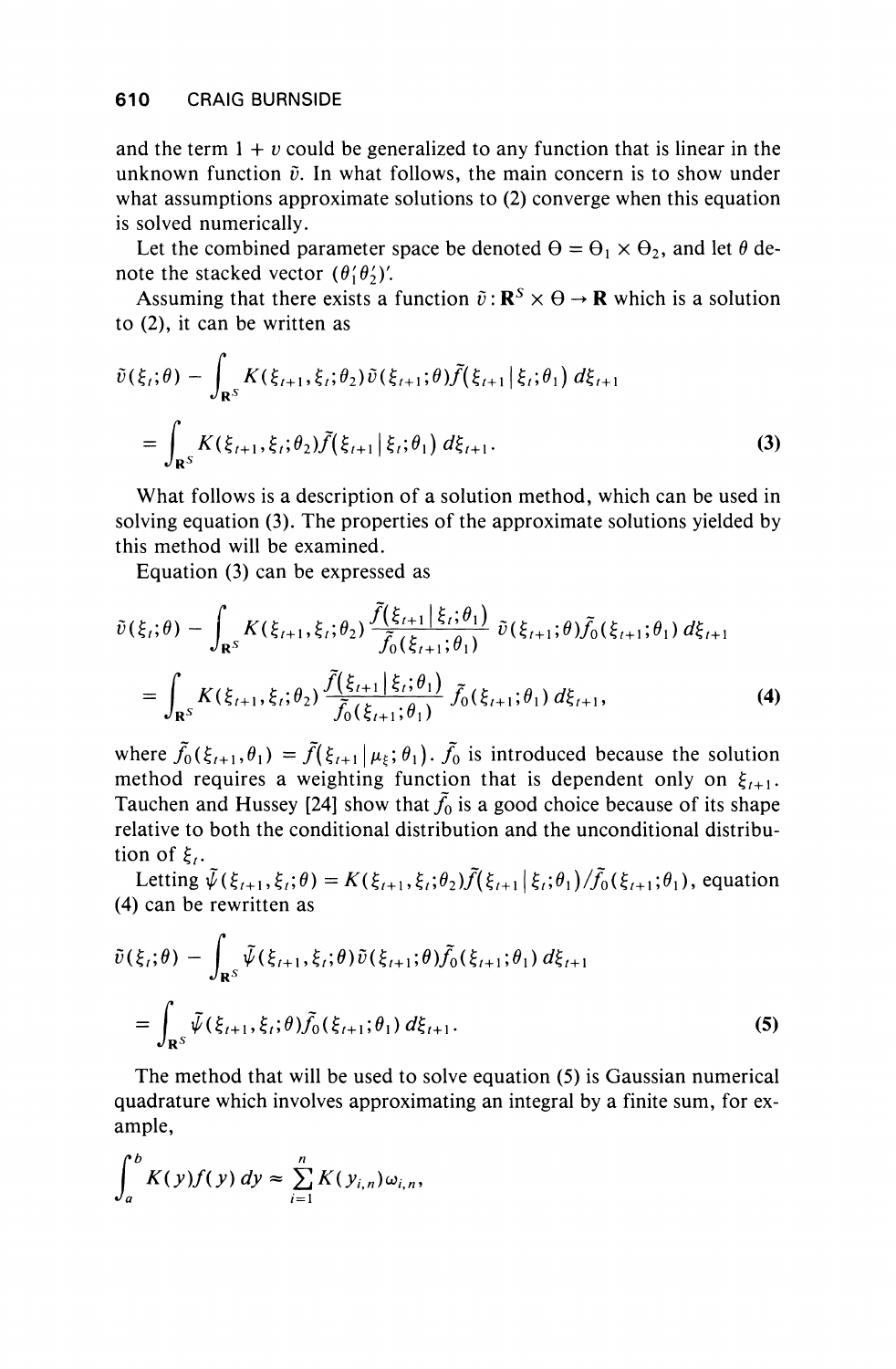where the weights,  $\omega_{i,n}$ , and the abscissas,  $y_{i,n}$ , depend directly on the shape of the weighting function f. Thorough discussions of the properties of Gauss**ian quadrature rules are to be found in Szego [22] and Tauchen and Hussey**  [24]. Since the density of the forcing process  $\xi_t$  is Gaussian, it is appropri**ate to use a Gauss-Hermite quadrature rule. Rather than repeat many of the properties of Gaussian quadrature, reference will be made, when necessary, to Szego [22]. A slight modification to Gaussian quadrature is required for a proof which follows later.** 

**In order to prepare equation (5) for Gaussian quadrature, it is useful to rewrite it in terms of random vectors with standard multivariate normal dis**tributions. Define the change of variables transformation  $\nu : \mathbf{R}^S \times \Theta_1 \to \mathbf{R}^S$ , with  $\nu(\xi_t,\theta_1) = C'^{-1}(\xi_t - \mu_\xi)$ , where C is the Cholesky decomposition of  $\Sigma_{\epsilon}$ . Therefore,  $\nu(\xi_{\iota}, \theta_1)$  is continuous in both  $\xi_{\iota}$  and  $\theta_1$ .

**Then equation (5) can be rewritten:** 

$$
v(x; \theta) - \int_{\mathbf{R}^S} \psi(y, x; \theta) v(y; \theta) f_0(y) dy = \int_{\mathbf{R}^S} \psi(y, x; \theta) f_0(y) dy,
$$
 (6)

where  $y = \nu(\xi_{t+1}, \theta_1), x = \nu(\xi_t, \theta_1), v(x; \theta) = \tilde{v}[\nu^{-1}(x; \theta_1); \theta]$ , and  $\psi(y, x; \theta) =$  $\tilde{\psi}[\nu^{-1}(y, \theta_1), \nu^{-1}(x, \theta_1); \theta]$ . The function  $\psi(y, x; \theta)$  is continuous in its arguments under the assumptions that were made about the functions  $K, \tilde{f}$ , and  $\nu$ . The function  $f_0(y) = (2\pi)^{-S/2} \exp(-\frac{1}{2}y'y)$  is the multivariate normal distri**bution function with mean zero and variance-covariance matrix equal to the identity matrix of dimension S. Another function that will be encountered**  later is the stationary joint distribution of  $\xi$ , multiplied by the Jacobian of **the inverse of the transformation v. This is written as** 

$$
f_s(x; \theta_1) = \tilde{f}_s[\nu^{-1}(x, \theta_1); \theta_1] | C'|
$$
  
=  $(2\pi)^{-S/2} |\Sigma_x|^{-1/2} \exp(-\frac{1}{2}x' \Sigma_x^{-1} x),$ 

where  $\Sigma_x = C^{-1} \Sigma_{\xi} C^{-1}$ .

The particular form of  $f_0(y)$  is very convenient. As Tauchen and Hussey [24] state, if the multivariate density function  $f_0(y)$  can be written as the **product of univariate density functions, the theory of numerical quadrature**  with respect to  $f_0$  is considerably simpler. This is because the theory for prod**uct rules borrows directly from the theory for univariate quadrature rules, since multivariate Gaussian integration rules can be constructed as the prod**uct of univariate Gaussian rules. Here, the function  $f_0(y)$  can be written  $f_0(y) = \prod_{i=1}^S f_0^i(y_i) = \prod_{i=1}^S (2\pi)^{-1/2} \exp(-\frac{1}{2}y_i^2)$ , where  $y_i$  is the *i*th element **of the vector y. Note that there is no assumption as to the independence of the underlying economic variables. The model has been transformed so that the equations are written in terms of normalized random variables that have no economic interpretation.**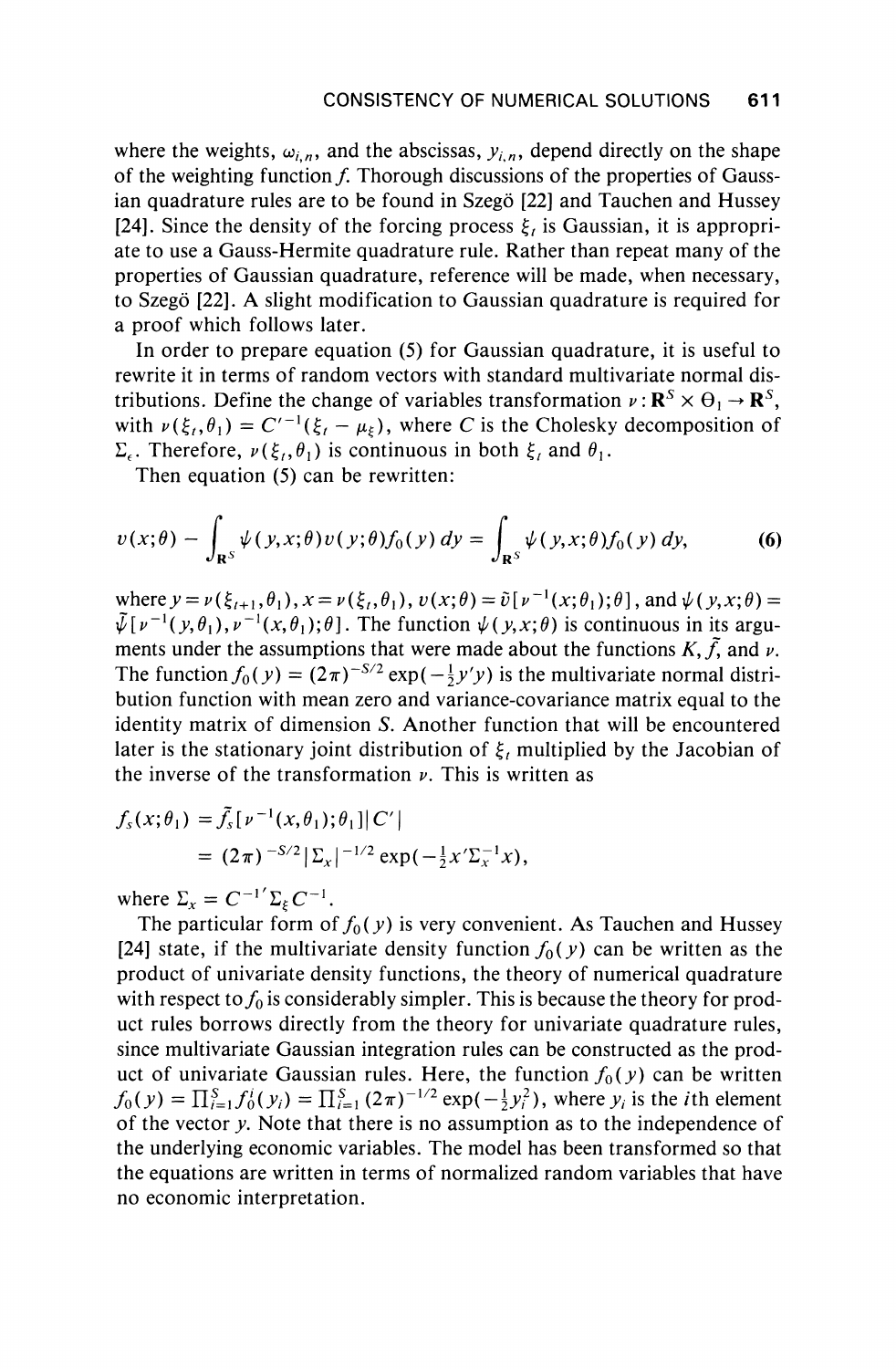The functions  $f_0^i(y_i)$  satisfy the basic assumptions necessary for the con**struction of a Gauss-Hermite integration rule (see Szego [22]). These assumptions are satisfied since, for all i,**  $\int_{-\infty}^{+\infty} f_0^i(y_i) dy_i = \int_{-\infty}^{+\infty} (2\pi)^{-1/2} \exp(-\frac{1}{2}y_i^2) dy_i =$  $1 > 0$  and  $\int_{-\infty}^{+\infty} y_i^n f_0^i(y_i) dy_i = \int_{-\infty}^{+\infty} (2\pi)^{-1/2} y_i^n \exp(-\frac{1}{2}y_i^2) dy_i$  exists for all **non-negative integers n.** 

**To approximate the integrals in equation (6), a Gauss-Hermite rule is used**  which, for each of the state variables,  $i = 1, \ldots, S$ , divides the real line into  $N_i$  adjacent intervals  $(z_{i,1}, z_{i,2}), [z_{i,j}, z_{i,j+1}), j = 2, ..., N_i$ , based on the weighting function  $f_0^i$ . The abscissas for this integration rule,  $y_{i,j}$ , must then **lie within the subintervals in such a way that** 

$$
-\infty = z_{i,1} < y_{i,1} < z_{i,2} < y_{i,2} < \cdots < z_{i,N_i} < y_{i,N_i} < z_{i,N_i+1} = \infty, \\
 i = 1, \ldots, S.
$$

**A** property of Gauss-Hermite quadrature rules is that  $|z_{i,j} - z_{i,j+1}|$  converges to zero for  $j = 2, ..., N_i - 1$  as  $N_i$  goes to infinity. Furthermore,  $\lim_{N_i \to \infty} z_{i,1} = -\infty$  and  $\lim_{N_i \to \infty} z_{i,N_i+1} = \infty$  (see Szegö [22]).

**In a proof to follow later in this paper, a slight modification to this rule becomes necessary. Let M be some large positive constant. Then, if either**   $x_{i,j} > M$  or  $z_{i,j} < M < z_{i,j+1} < \infty$ , the abscissa at which the function is evaluated is not taken to be  $y_{i,j}$ , rather it is taken to be  $z_{i,j}$ . Similarly, if either  $z_{i,j+1} < -M$  or  $-\infty < z_{i,j} < -M < z_{i,j+1}$ , then the abscissa at which the function is evaluated is not taken to be  $y_{i,j}$ , rather it is taken to be  $z_{i,j+1}$ . **The necessity of this modification will be discussed later.** 

**Let** 

$$
\Xi^{i,j} = \begin{cases} (z_{i,j}, z_{i,j+1}) & j = 1, \\ [z_{i,j}, z_{i,j+1}) & j = 2, ..., N_i. \end{cases}
$$

**In what follows step functions will be defined over the state space using the subintervals above. Since this would involve subscripts running over the S elements of y, an invertible mapping, which reduces the number of subscripts, is useful. It provides a more compact way of enumerating the different regions over which these step functions will be defined. Define**   $J: \mathbb{N}^S \to \mathbb{N}$  such that

$$
J(i_1, i_2, \dots, i_S) = i_1 + (i_2 - 1)N_1 + (i_3 - 1)N_2N_1
$$
  
+ ... +  $(i_5 - 1)N_{5-1}N_{5-2} \cdots N_1$ 

and define  $N = N_1 N_2 \cdots N_S$  and  $\overline{N} = (N_1, N_2, \ldots, N_S)$ . Since each  $i_r$  runs from 1 to  $N_r$ ,  $r = 1, \ldots, S$ , the subscript j will run from 1 to N. The follow**ing definitions are also useful.**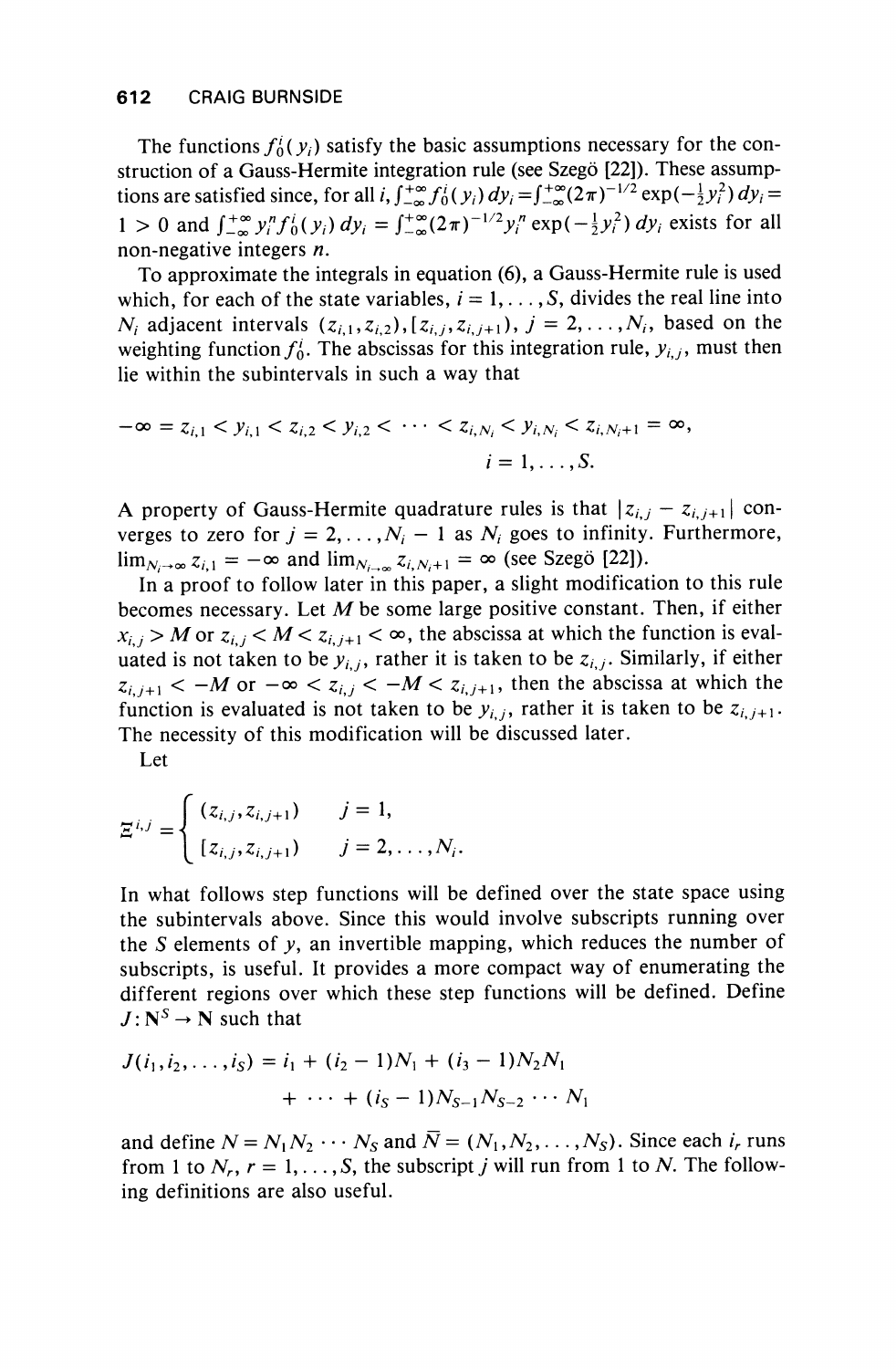$$
y_j = (y_{1,i_1}, y_{2,i_2}, \dots, y_{S,i_S})' \text{ if } j = J(i_1, i_2, \dots, i_S)
$$
  
\n
$$
x_j = (y_{1,i_1}, y_{2,i_2}, \dots, y_{S,i_S})' \text{ if } j = J(i_1, i_2, \dots, i_S)
$$
  
\n
$$
\Xi_j = \Xi^{1,i_1} \times \Xi^{2,i_2} \times \dots \times \Xi^{S,i_S} \text{ if } j = J(i_1, i_2, \dots, i_S)
$$
  
\n
$$
\mathbf{1}_j(y) = \begin{cases} 1 & \text{if } y \in \Xi_j \\ 0 & \text{otherwise.} \end{cases}
$$

**With these definitions it is possible to define a step function to approximate**  $\psi$ :

$$
\psi_{\overline{N}}(y,x;\theta) = \sum_{h=1}^N \sum_{j=1}^N \psi(y_j,x_h;\theta) \mathbf{1}_h(x) \mathbf{1}_j(y).
$$

Now, related to equation (6), which is defined in terms of  $\psi$ , there is an integral equation corresponding to the approximation  $\psi_{\overline{N}}$ :

$$
v_{\overline{N}}(x;\theta) - \int_{\mathbf{R}^S} \psi_{\overline{N}}(y,x;\theta) v_{\overline{N}}(y;\theta) f_0(y) dy = \int_{\mathbf{R}^S} \psi_{\overline{N}}(y,x;\theta) f_0(y) dy.
$$
 (7)

**That a solution to (7) exists will be established later. For the moment, suppose that the solution is of the following form:** 

$$
v_{\overline{N}}(x;\theta) = \sum_{h=1}^{N} a_h(\theta) \mathbf{1}_h(x).
$$
 (8)

**Substitute (8) into (7), yielding** 

$$
\sum_{h=1}^{N} a_h(\theta) \mathbf{1}_h(x) - \int_{\mathbf{R}^S} \sum_{h=1}^{N} \sum_{j=1}^{N} \psi(y_j, x_h; \theta) a_j(\theta) \mathbf{1}_h(x) \mathbf{1}_j(y) f_0(y) dy
$$
  
= 
$$
\int_{\mathbf{R}^S} \sum_{h=1}^{N} \sum_{j=1}^{N} \psi(y_j, x_h; \theta) \mathbf{1}_h(x) \mathbf{1}_j(y) f_0(y) dy.
$$

Since all the functions except  $f_0$  are step functions, the integral can be **brought inside the summation signs to give** 

$$
\sum_{h=1}^{N} a_h(\theta) \mathbf{1}_h(x) - \sum_{h=1}^{N} \sum_{j=1}^{N} \psi(y_j, x_h; \theta) a_j(\theta) \mathbf{1}_h(x) \omega_j
$$
  
= 
$$
\sum_{h=1}^{N} \sum_{j=1}^{N} \psi(y_j, x_h; \theta) \mathbf{1}_h(x) \omega_j,
$$
 (9)

where  $\omega_j = \int_{\Xi_j} f_0(y) dy$ . Since (9) must hold for all x, the first summation **sign can be eliminated.**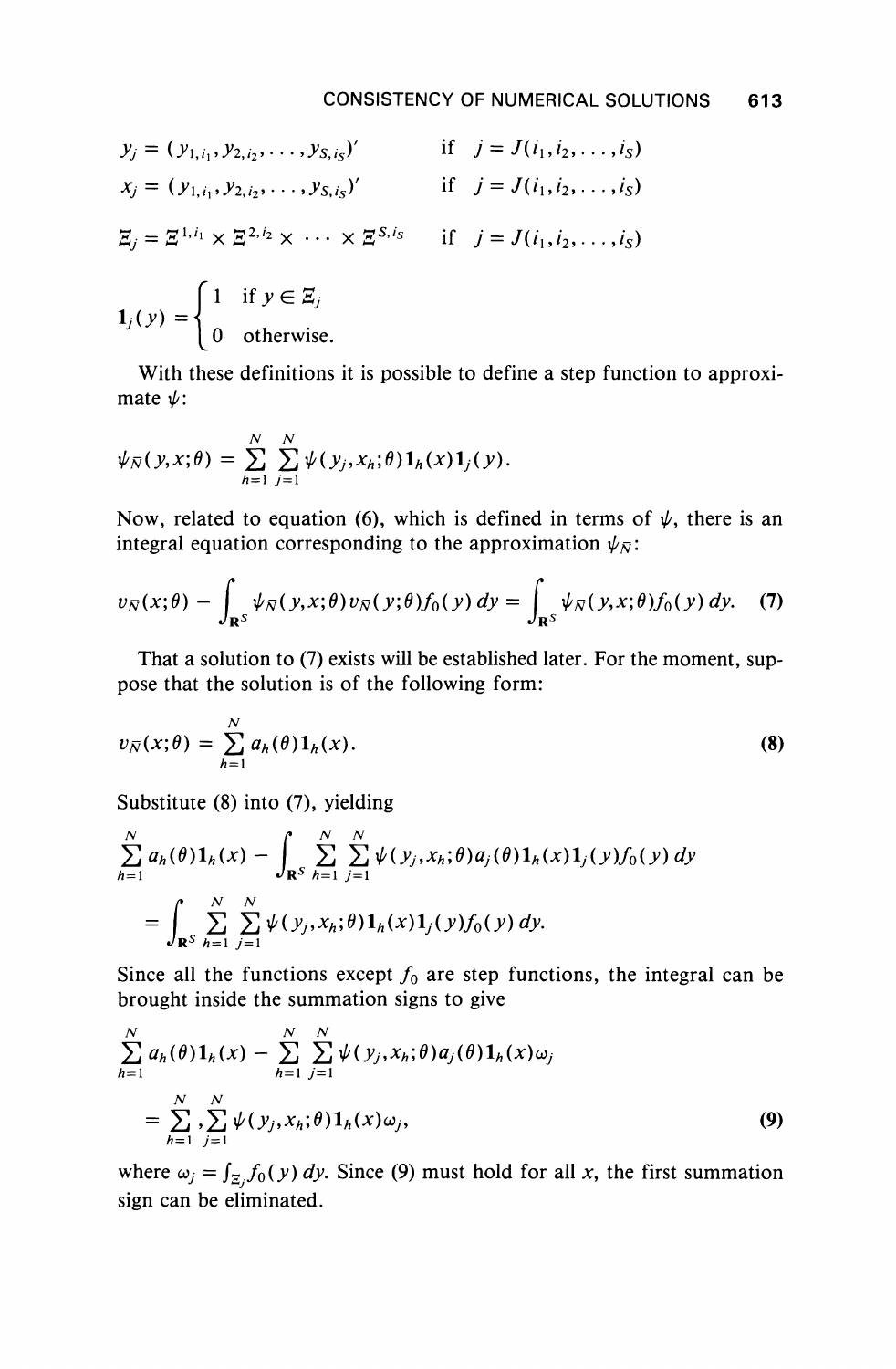$$
a_h(\theta) - \sum_{j=1}^N \psi(y_j, x_h; \theta) a_j(\theta) \omega_j = \sum_{j=1}^N \psi(y_j, x_h; \theta) \omega_j.
$$

**Thus, the approximate integral equation reduces to a set of N linear equa**tions in the N unknowns  $a_h(\theta)$ ,  $h = 1, \ldots, N$ , that is, the solution is given **by solving** 

$$
(I-\Upsilon)a=\Upsilon1,
$$

where  $\Upsilon_{hj} = \psi(y_j, x_h; \theta) \omega_j$ , *a* is a vector containing the coefficients  $a_h$ , and **1 is a vector of ones. Later, in Proposition 7, a sufficient condition for the existence and uniqueness of the solution to (7) is provided. Proposition 7 also establishes that the solution is of the form (8) with** 

$$
a=(I-\Upsilon)^{-1}\Upsilon 1.
$$

**Tauchen and Hussey [24] solve a slightly different set of equations because they construct a probability transition matrix for the discrete state space. Since the concern here is with finding numerical approximations to functions, there is no need to construct a discrete state space, which might be convenient for Monte-Carlo simulation. To discuss the convergence of solutions of (7) to the solutions of (6) requires the application of some of the theory of linear operators on spaces of functions.** 

Define a linear operator  $\Psi_{\theta}$  as follows:

$$
\Psi_{\theta} v = \int_{\mathbf{R}^S} \psi(y, x; \theta) v(y; \theta) f_0(y) dy.
$$

Similarly, define an operator  $\Psi_{\bar{N},\theta}$  with

$$
\Psi_{\overline{N},\theta}v=\int_{\mathbf{R}^S}\psi_{\overline{N}}(\overline{y},x;\theta)v(\overline{y};\theta)f_0(\overline{y})\,dy.
$$

**In operator notation, equation (6) can be written as** 

$$
(\mathbf{I} - \Psi_{\theta})v = \Psi_{\theta} \mathbf{1},\tag{10}
$$

where 1 is the constant function equal to 1 for all  $(x, y; \theta)$  and I is the iden**tity linear operator which maps any function to itself. Similarly, equation (7) can be written as** 

$$
(I - \Psi_{\overline{N},\theta})v_{\overline{N}} = \Psi_{\overline{N},\theta}1. \tag{11}
$$

**Most of the remainder of this section is concerned with determining under what assumptions solutions to (10) and (11) exist and whether the solu**tion to (11) can be made to converge to the solution to (10) by increasing  $N_1$ through  $N<sub>S</sub>$ .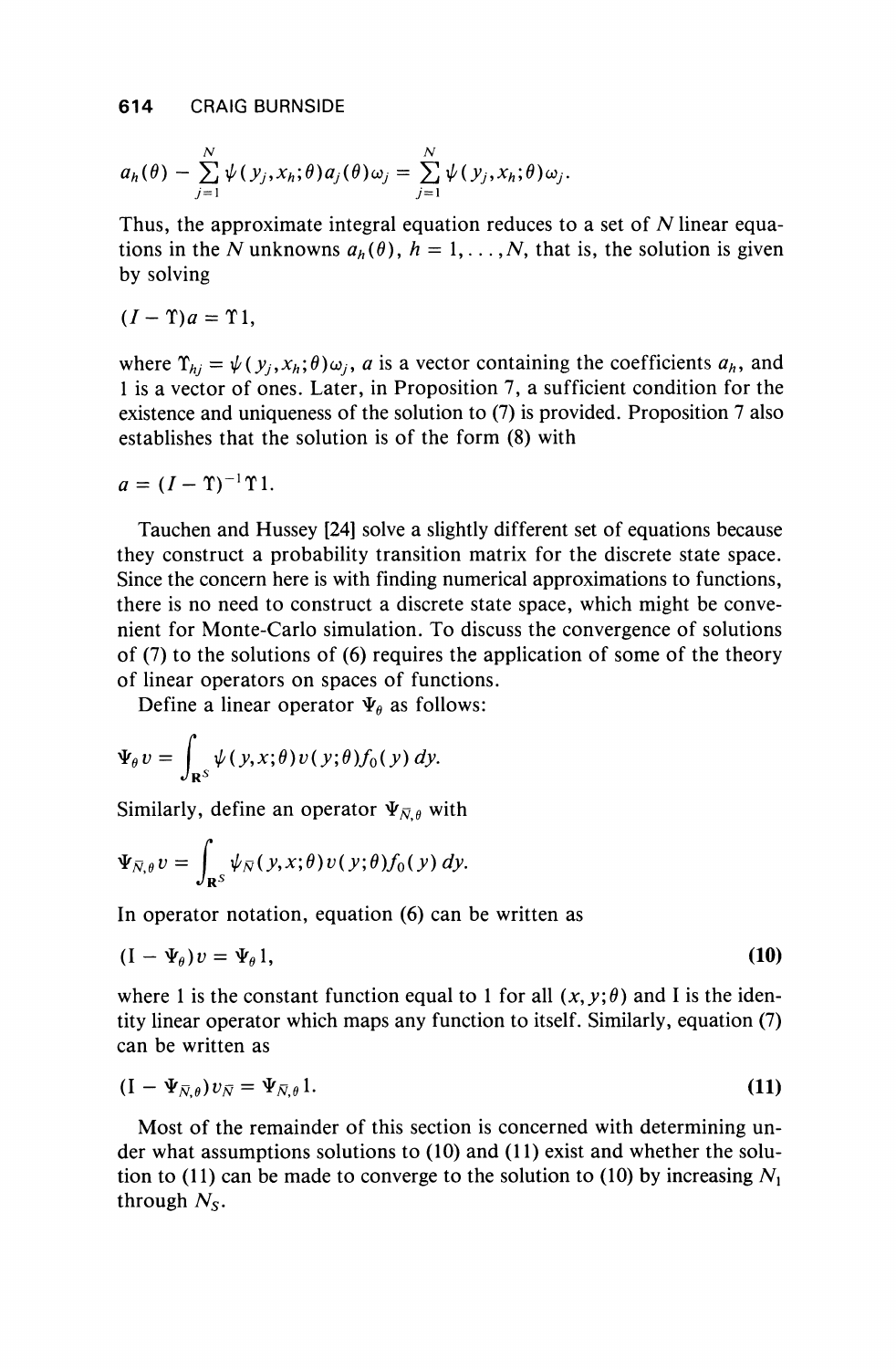n

**Define two function spaces** 

$$
L_1^2 = \left\{ g_1(x, y) \left| \int_{\mathbf{R}^S} \int_{\mathbf{R}^S} |g_1(x, y)|^2 f_0(y) f_0(x) \, dy \, dx < \infty \right\} \right\}
$$

**and** 

$$
L_2^2 = \left\{ g_2(x) \left| \int_{\mathbf{R}^S} |g_2(x)|^2 f_0(x) \, dx < \infty \right. \right\}.
$$

**These spaces are normed linear vector spaces, with the norms** 

$$
\|g_1\|_1 = \left\{ \int_{\mathbf{R}^S} \int_{\mathbf{R}^S} |g_1(x, y)|^2 f_0(y) f_0(x) \, dy \, dx \right\}^{1/2}
$$

**and** 

$$
\|g_2\|_2 = \left\{ \int_{\mathbf{R}^S} |g_2(x)|^2 f_0(x) \, dx \right\}^{1/2}.
$$

Assumption 10. For each  $\theta \in \Theta$ ,  $\psi(y, x; \theta) \in L^2$ .

For fixed  $\theta$ , define the set of functions  $\mathbb{V}_{\theta} = \{v(x; \theta) | v \in L_2^2\}.$ 

**PROPOSITION 4.**  $\mathbb{V}_{\theta}$  is a normed linear vector space, and under As**sumption 10, the operator**  $\Psi_{\theta} : \mathbb{V}_{\theta} \to \mathbb{V}_{\theta}$ **.** 

**Proof. The first statement follows easily by the definition of a linear**  space. The inner product of two functions  $v_1$  and  $v_2$  in  $\nabla_\theta$  can be defined to be

$$
(v_1, v_2) = \int_{\mathbf{R}^S} v_1(x; \theta) v_2(x, \theta) f_0(x) dx.
$$

Similarly, the norm of any function  $v \in \mathcal{V}_{\theta}$  can be defined as

$$
||v||_{\mathbb{V}_{\theta}}=(v,v)^{1/2}=\||v||_{2}.
$$

**To show the second part, consider the function** 

$$
h(x;\theta) = \Psi_{\theta} v(y,\theta) = \int_{\mathbf{R}^S} \psi(y,x;\theta) v(y;\theta) f_0(y) dy.
$$

**Then, using the Schwarz inequality in the second step (see Wouk [26]),** 

$$
h(x; \theta)^2 = \left\{ \int_{\mathbf{R}^S} \psi(y, x; \theta) v(y; \theta) f_0(y) dy \right\}^2
$$
  
 
$$
\leq \left\{ \int_{\mathbf{R}^S} \psi(y, x; \theta)^2 f_0(y) dy \right\} \left\{ \int_{\mathbf{R}^S} v(y; \theta)^2 f_0(y) dy \right\}, \quad \forall x.
$$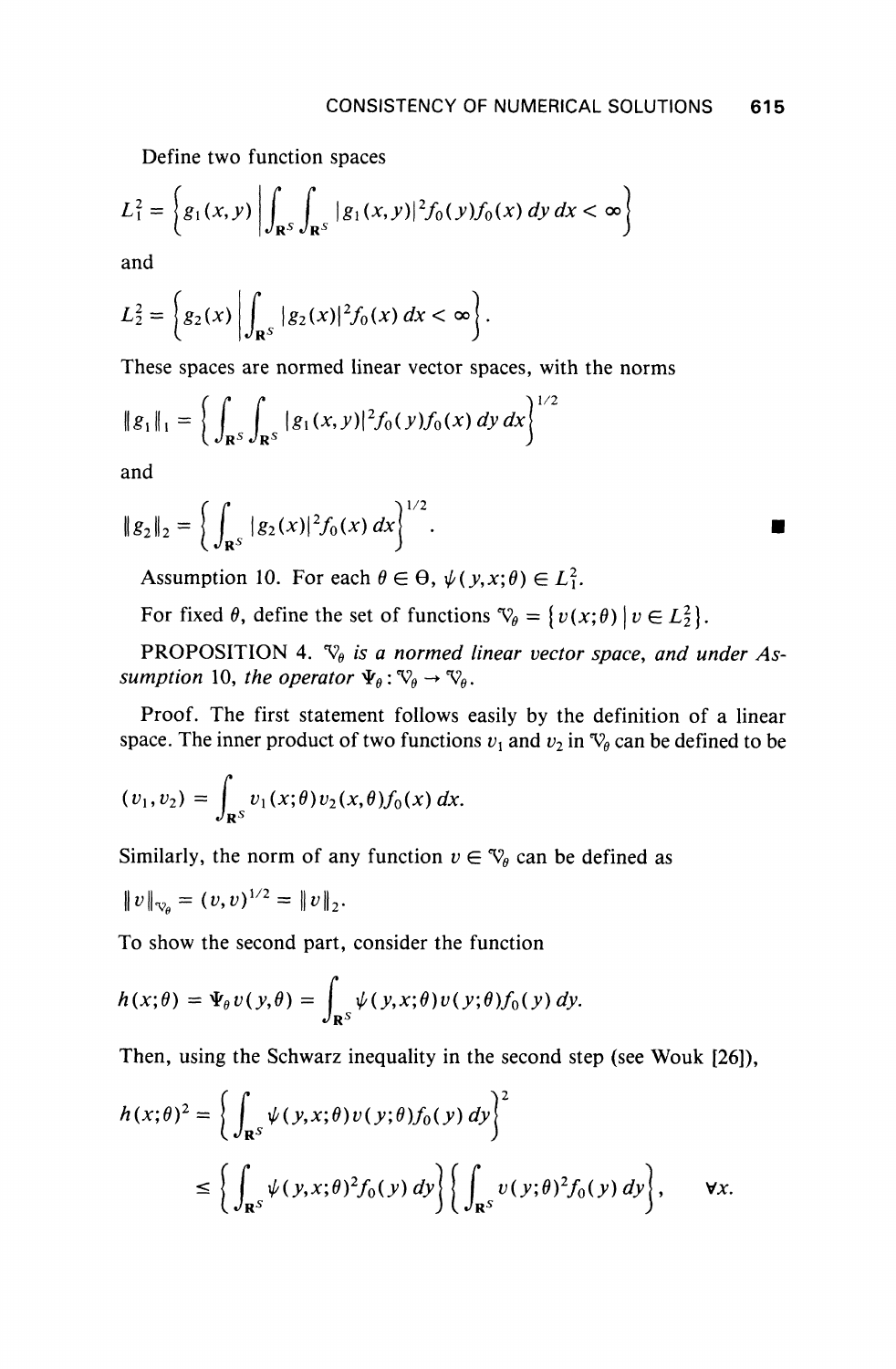Now, all that remains to be proven is that  $h(x; \theta)$  is square integrable with **respect** to  $f_0$ .

 $\blacksquare$ 

$$
\int_{\mathbf{R}^S} h(x;\theta)^2 f_0(x) dx \le \left\{ \int_{\mathbf{R}^S} \int_{\mathbf{R}^S} \psi(y,x;\theta)^2 f_0(y) f_0(x) dy dx \right\}
$$

$$
\times \left\{ \int_{\mathbf{R}^S} v(y;\theta)^2 f_0(y) dy \right\}
$$

$$
\leq \|\psi(y,x;\theta)\|_1^2 \|v(y;\theta)\|_2^2 < \infty.
$$

Therefore,  $h(x; \theta) \in \mathbb{V}_{\theta}$ .

The norm of the operator  $\Psi_{\theta}$  is defined as

$$
\|\Psi_{\theta}\| = \sup_{\{v \,|\, \|v\|_{\nabla} = 1\}} \|\Psi v\|_{\nabla_{\theta}}.
$$

**It follows from the proof of Proposition 4 that** 

$$
\begin{aligned} \|\Psi_{\theta}\| &= \sup_{\{v\,|\,\|v\|_{\infty}=1\}} \left\{ \int_{\mathbf{R}^{S}} \left| \int_{\mathbf{R}^{S}} \psi(y,x;\theta)v(y;\theta)f_{0}(y) \, dy \right|^{2} f_{0}(x) \, dx \right\}^{1/2} \\ &\leq \sup_{\{v\,|\,\|v\|_{\infty}=1\}} \|\psi(y,x;\theta)\|_{1} \|v(y;\theta)\|_{2} \\ &= \|\psi(y,x,\theta)\|_{1}. \end{aligned}
$$

This implies that the operator  $\Psi_{\theta}$  is a bounded operator, in that its norm is **finite.** 

**Assumption 11. Assume that there exists some square integrable function**   $h(y, x)$  such that  $h(y, x) > \psi(y, x; \theta)$ ,  $\forall \theta \in \Theta$ .

Under Assumption 11,  $\Psi_{\theta}$  is uniformly bounded in  $\theta$ . That is to say,  $\|\Psi_{\theta}\| \leq m < \infty$ , for all  $\theta$ .

**In order to ensure the existence of a solution to (10), the following assumption is useful.** 

**Assumption 12. Assume that** 

$$
\int_{\mathbf{R}^S}\int_{\mathbf{R}^S}\psi(y,x;\theta)^2f_0(y)f_0(x)\,dy\,dx\leq (1-\delta)^2,
$$

for all  $\theta \in \Theta$ , for some  $0 < \delta < 1$ . This implies that  $\sup_{\theta \in \Theta} \|\Psi_{\theta}\| \leq |1 - \delta|$ .

Assumptions 10-12 implicitly put restrictions on the parameter vector  $\theta$ . **These restrictions are illustrated in Section 4, for the asset pricing example.**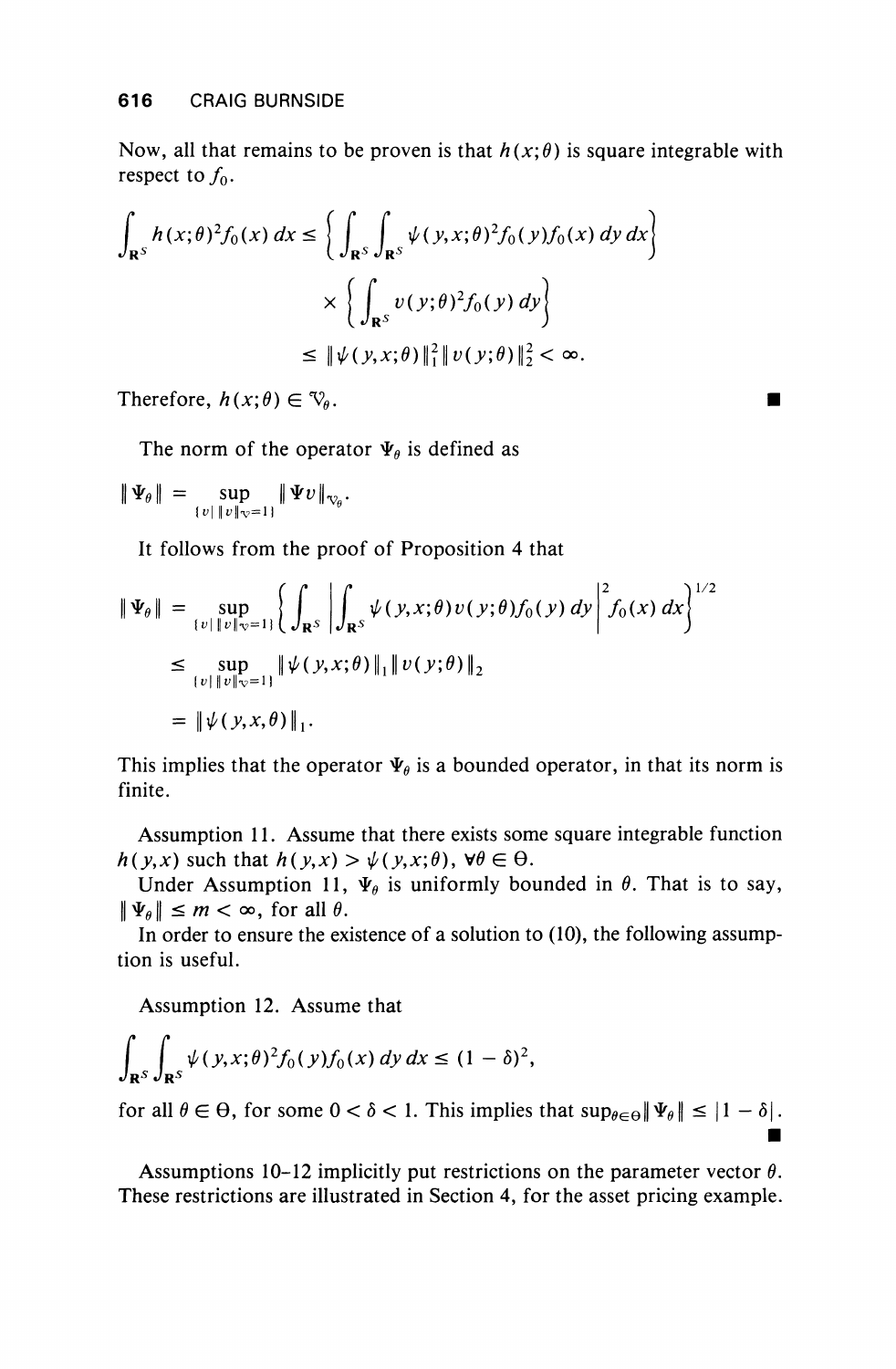**PROPOSITION 5 [EXISTENCE AND UNIQUENESS OF A SOLU-TION TO (10)].** From Assumption 12, the inverse of the operator  $(I - \Psi_{\theta})$ , denoted  $(I - \psi_{\theta})^{-1}$ , exists and, for each  $\theta$ , there is a unique solution to *equation* (10) which satisfies  $v = (I - \Psi_{\theta})^{-1} \Psi_{\theta}$ 1.

**Proof. By the Geometric Series Theorem for bounded linear operators on Banach spaces, (Atkinson [2], Baker [3]),** 

$$
(\mathbf{I} - \Psi_{\theta})^{-1} = \sum_{i=0}^{\infty} \Psi_{\theta}^{i}.
$$

**Therefore, a solution to (10) may be written as** 

$$
v = \left(\sum_{i=0}^{\infty} \Psi_{\theta}^{i}\right) \Psi_{\theta} 1 + \Psi_{\theta} 1 + \Psi_{\theta}^{2} 1 + \Psi_{\theta}^{3} 1 + \cdots
$$

To see that this solution is unique, consider another solution  $v'$ . Then  $v - v' =$  $\Psi_{\theta}(v-v')$ . This implies that  $||v-v'|| \le ||\Psi_{\theta}|| ||v-v'||$ . But since  $||\Psi_{\theta}|| < 1$ , **this implies a contradiction. Thus, the solution must be unique. 0** 

In order to prove the existence and uniqueness of  $v_{\bar{N}}$  for a sufficiently **fine approximation, it is convenient to use another change of variables trans**formation. Define the invertible function  $\Lambda(x)$ :  $\mathbb{R}^s \to (0,1)^s$  such that if  $\hat{x} = \Lambda(x)$ , then  $\hat{x}_i = e^{x_i}/(1 + e^{x_i})$ . Let  $\hat{x} = \Lambda(x)$  and  $\hat{y} = \Lambda(y)$ . Let

$$
\hat{J}(\hat{x}, \hat{y}) = \begin{cases} \prod_{i=1}^{S} [\hat{x}_i(1 - \hat{x}_i)\hat{y}_i(1 - \hat{y}_i)]^{-1} & \text{if } 0 < \hat{x}_i < 1, 0 < \hat{y}_i < 1, \text{ for all } i \\ 0 & \text{otherwise.} \end{cases}
$$

Also define the set  $U = [0,1]$ . Then

$$
\int_{\mathbf{R}^S} \int_{\mathbf{R}^S} \psi(y, x; \theta)^2 f_0(y) f_0(x) dy dx
$$
  
= 
$$
\int_{\mathbf{U}^S} \int_{\mathbf{U}^S} \hat{\psi}(\hat{y}, \hat{x}; \theta)^2 \hat{f}_0(\hat{y}) \hat{f}_0(\hat{x}) \hat{J}(\hat{x}, \hat{y}) d\hat{y} d\hat{x},
$$

**and** 

$$
\int_{\mathbf{R}^S} \int_{\mathbf{R}^S} \psi_{\overline{N}}(y, x; \theta)^2 f_0(y) f_0(x) dy dx
$$
  
= 
$$
\int_{\mathbf{U}^S} \int_{\mathbf{U}^S} \hat{\psi}_{\overline{N}}(\hat{y}, \hat{x}; \theta)^2 \hat{f}_0(\hat{y}) \hat{f}_0(\hat{x}) \hat{J}(\hat{x}, \hat{y}) d\hat{y} d\hat{x},
$$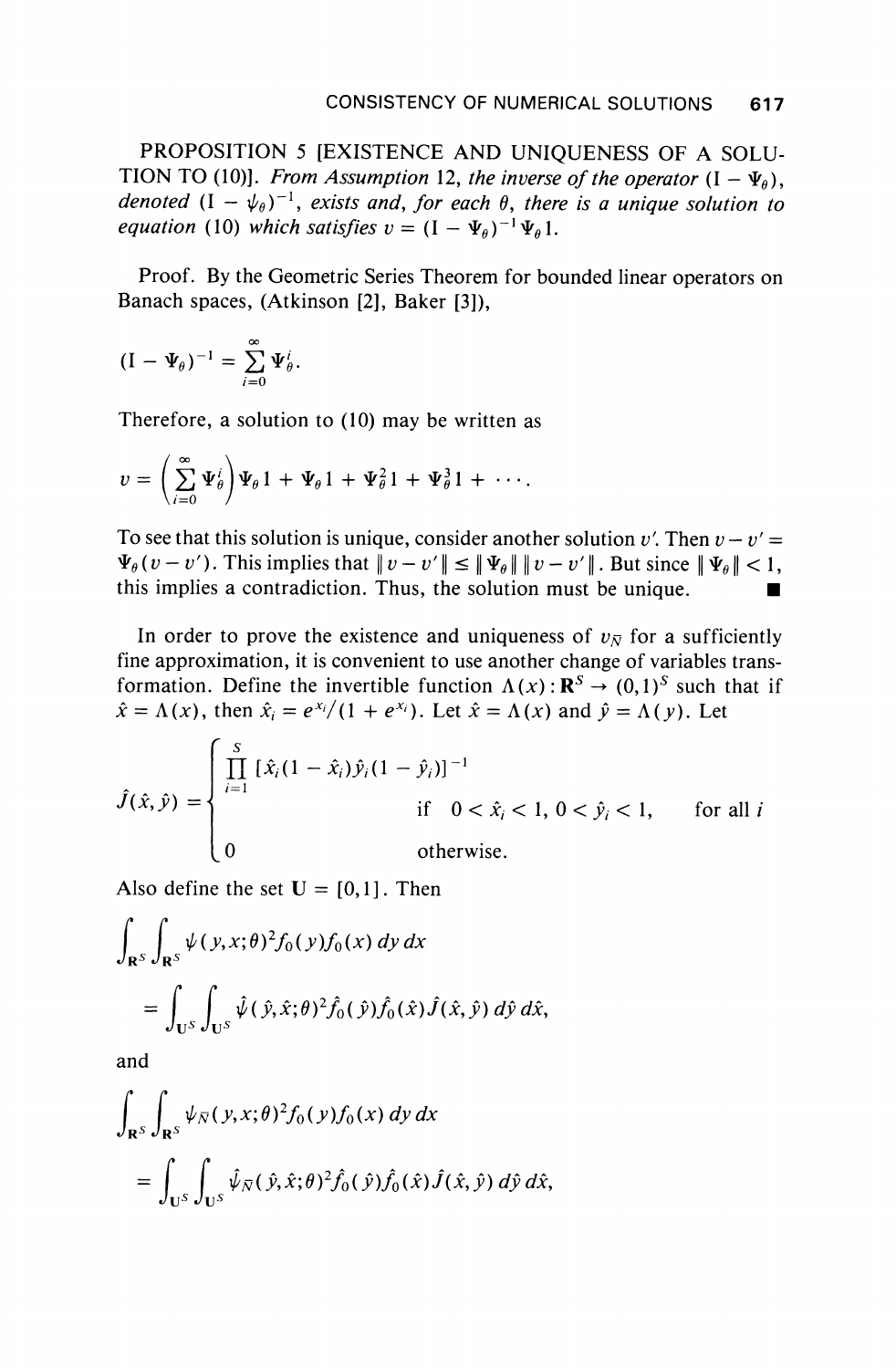**where** 

$$
\hat{\psi}(\hat{y}, \hat{x}; \theta) = \begin{cases}\n\psi(\Lambda^{-1}(\hat{y}), \Lambda^{-1}(\hat{x}); \theta) \\
\text{if } 0 < \hat{y}_i < 1 \text{ and } 0 < \hat{x}_i < 1, \text{ for all } i, \\
0 & \text{otherwise,} \n\end{cases}
$$
\n
$$
\hat{\psi}_{\bar{N}}(\hat{y}, \hat{x}; \theta) = \begin{cases}\n\psi_{\bar{N}}(\Lambda^{-1}(\hat{y}), \Lambda^{-1}(\hat{x}); \theta) \\
\text{if } 0 < \hat{y}_i < 1 \text{ and } 0 < \hat{x}_i < 1, \text{ for all } i, \\
0 & \text{otherwise,} \n\end{cases}
$$
\n
$$
\hat{f}_0(\hat{y}) = \begin{cases}\nf_0(\Lambda^{-1}(\hat{y})) & \text{if } 0 < \hat{y}_i < 1, \text{ for all } i, \\
0 & \text{otherwise.}\n\end{cases}
$$

It is clear from the definition of  $\Lambda$  that it preserves continuity (wherever it exists) in the interior of  $\mathbf{U}^{S}$ . However, to obtain continuity of  $\hat{\psi}^{2} \hat{f}_{0} \hat{f}_{0} \hat{f}$  at **the endpoints, it is sufficient to make the following assumption.** 

**Assumption 13. Assume that** 

$$
\lim_{\omega \to \infty} h(aw, bw)^2 f_0(aw) f_0(bw) \hat{J}[\Lambda(bw), \Lambda(aw)] = 0, \quad \forall a, b
$$

where *h* is the function referred to in Assumption 11, and *a* and *b* are directional vectors.

**PROPOSITION 6.** Let  $\hat{N} = \min\{N_1, N_2, \ldots, N_S\}$ . Then  $\sup_{\theta \in \Theta} \|\Psi_{\overline{N}, \theta}\| \leq$ 1  $-d$ , for some  $0 < d < 1$  and  $\hat{N}$  sufficiently large.

**Proof** 

$$
\begin{split} \|\Psi_{\bar{N},\theta}\| &\leq \bigg\{\int_{\mathbf{R}^S}\int_{\mathbf{R}^S}\psi_{\bar{N}}(\,y,x;\theta)^2f_0(\,y)f_0(x)\,dy\,dx\bigg\}^{1/2} \\ &= \bigg\{\int_{\mathbf{U}^S}\int_{\mathbf{U}^S}\hat{\psi}_{\bar{N}}(\,\hat{y},\hat{x};\theta)^2\hat{f}_0(\,\hat{y})\hat{f}_0(\,\hat{x})\,\hat{J}(\,\hat{x},\,\check{y})\,d\hat{y}\,d\hat{x}\bigg\}^{1/2}.\end{split}
$$

The transformation  $\Lambda$  is such that the fact that quadrature intervals on the real line narrow as  $\hat{N} \rightarrow \infty$  is preserved when these intervals are mapped to **the unit interval.3 Recall the modified Gaussian quadrature rule. It follows**  from the properties of Gaussian quadrature rules that for  $\hat{N}$  sufficiently **large, there is at least one quadrature interval in each dimension completely**  to the right of  $M$  and one completely to the left of  $-M$ . On the unit cube **this translates into at least one quadrature interval in each dimension com**pletely to the right of  $\Lambda(M)$  and one completely to the left of  $\Lambda(-M)$ . Fur-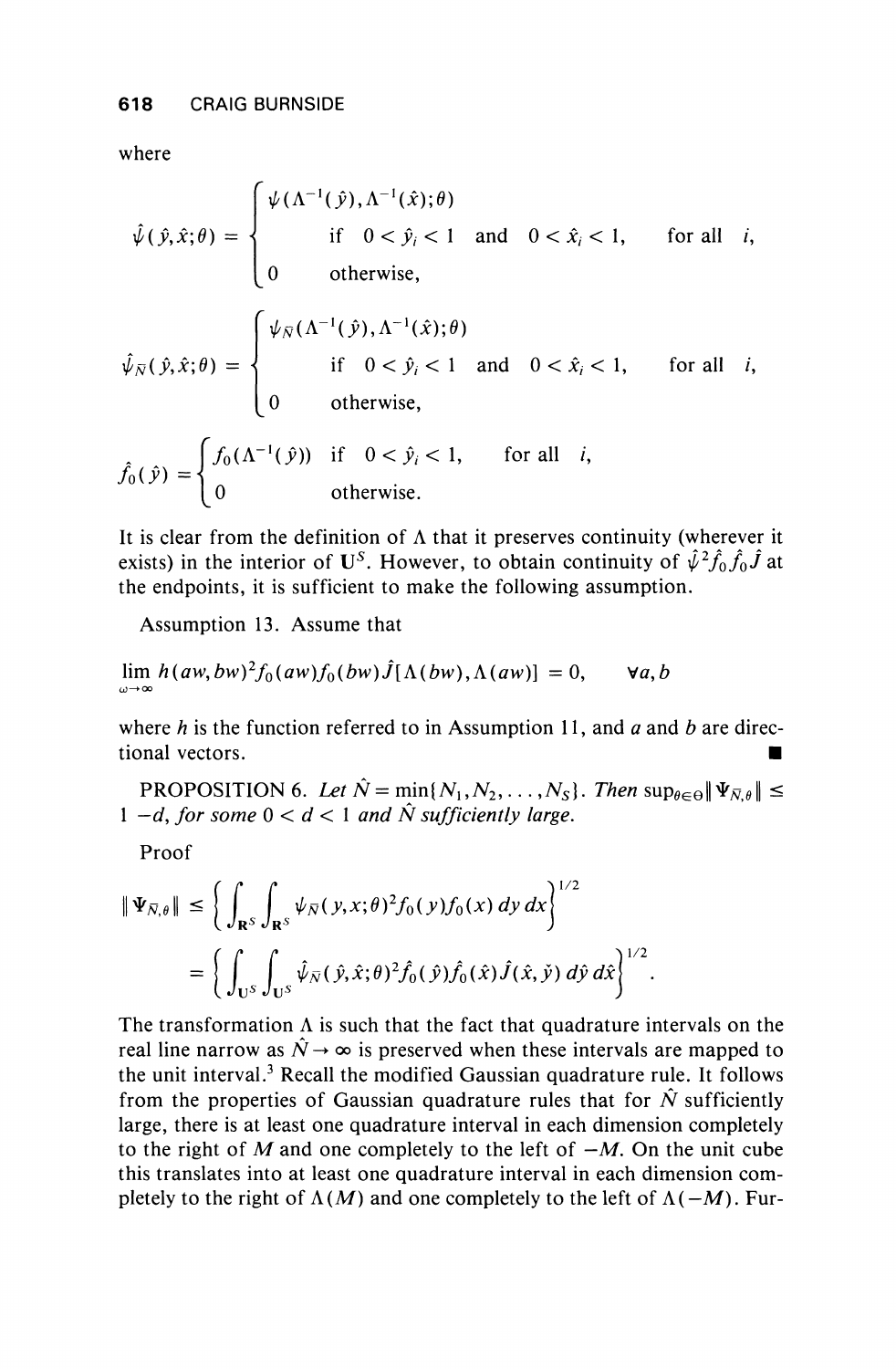thermore, for any ε > 0, there exist points 
$$
\hat{x}_{i1} < \Lambda(-M)
$$
,  $\hat{x}_{i2} > \Lambda(M)$ ,  $\hat{y}_{i1} < \Lambda(-M)$ , and  $\hat{y}_{i2} > \Lambda(M)$  for  $i = 1, \ldots, S$  such that  $\hat{\psi}(\hat{y}, \hat{x}; \theta)^2 \hat{f}_0(\hat{y}) \hat{f}_0(\hat{x}) \hat{f}(\hat{x}, \hat{y}) < \epsilon/2$  if  $(\hat{x}, \hat{y}) \notin \mathbf{X} \times \mathbf{Y}$ , where  $\mathbf{X} = [\hat{x}_{11}, \hat{x}_{12}] \times [\hat{x}_{21}, \hat{x}_{22}] \times \cdots \times [\hat{x}_{S1}, \hat{x}_{S2}]$  and

$$
\mathbf{Y} = [\hat{y}_{11}, \hat{y}_{12}] \times [\hat{y}_{21}, \hat{y}_{22}] \times \cdots \times [\hat{y}_{S1}, \hat{y}_{S2}].
$$

**This last statement follows from the continuity of all the functions in the expression and from Assumption 13. To simplify notation, let**  $\mathbf{Z} = \mathbf{X} \times \mathbf{Y}$  **and** let  $\bar{Z}$  denote the complement of  $Z$  in  $U^S \times U^S$ . Then

$$
\int_{U^S} \int_{U^S} \hat{\psi}_N^2 \hat{f}_0 \hat{f}_0 \hat{f} d\hat{y} d\hat{x} = \iint_Z \hat{\psi}_N^2 \hat{f}_0 \hat{f}_0 \hat{f} d\hat{y} d\hat{x} + \iint_{\bar{Z}} \hat{\psi}_N^2 \hat{f}_0 \hat{f}_0 \hat{f} d\hat{y} d\hat{x}
$$
  

$$
\leq \iint_Z \hat{\psi}_N^2 \hat{f}_0 \hat{f}_0 \hat{f} d\hat{y} d\hat{x} + \frac{\epsilon}{2}.
$$

The second step above is possible since  $\hat{\psi}_{\overline{N}}$  is equal to  $\hat{\psi}$  at selected points. At **those selected points, it follows from above that**  $\hat{\psi}_{\bar{N}}^2 \hat{f}_0 \hat{f}_0 \hat{f} = \hat{\psi}^2 \hat{f}_0 \hat{f}_0 \hat{f} < \epsilon/2$ **.** The function  $\hat{f}_0 \hat{f}_0 \hat{J}$  is monotonically decreasing toward 0 or 1 and the quadrature rule has been modified beyond  $\pm M$  so that the abscissas are the inner **endpoints of the quadrature intervals. Therefore,**  $\psi_N^2 f_0 f_0 J \langle \psi^2 f_0 f_0 J \langle \epsilon \rangle / 2$ over the entire set  $\overline{z}$ . Notice also that this is true for all  $\theta$ .

Since **Z** is compact,  $\hat{\psi}^2$  is uniformly continuous over that set. Therefore, since  $\hat{\psi}_{\bar{N}}$  is a step function and the quadrature intervals narrow, there is some  $\hat{N}^*$  such that  $|\hat{\psi}^2 - \hat{\psi}^2_{\bar{N}}| \le \epsilon/2$  for all  $\hat{N} > \hat{N}^*$ , on **Z**.  $\hat{N}^*$  can be chosen independently of  $\theta$  since  $\hat{\psi}^2$  is continuous in  $\theta$ , and  $\theta$  is a compact **set. Thus,** 

$$
\int_{\mathbf{U}^S} \int_{\mathbf{U}^S} \hat{\psi}_N^2 \hat{f}_0 \hat{f}_0 \hat{f} d\hat{y} d\hat{x} \le \iint_{\mathbf{Z}} \hat{\psi}^2 \hat{f}_0 \hat{f}_0 \hat{f} d\hat{y} d\hat{x} + \epsilon
$$
  

$$
\le (1 - \delta)^2 + \epsilon
$$

for  $\hat{N} > \hat{N}^*$ . This implies that  $\|\Psi_{\bar{N},\theta}\|$  can be made uniformly less than 1, simply by making  $\epsilon$  small and choosing  $\hat{N}$  large enough.

This theorem implies that for sufficiently large  $\hat{N}$ , the operator  $\Psi_{\bar{N},\theta}$  maps from  $\nabla_{\theta}$  to  $\nabla_{\theta}$  and is uniformly bounded. Similarly, the operator ( $\Psi_{\theta}$  –  $\Psi_{\bar{N},\theta}$ , with

$$
(\Psi_{\theta}-\Psi_{\bar{N},\theta})v=\int_{\mathbf{R}^S}[\psi(y,x;\theta)-\psi_{\bar{N}}(y,x;\theta)]v(y;\theta)f_0(y)\,dy,
$$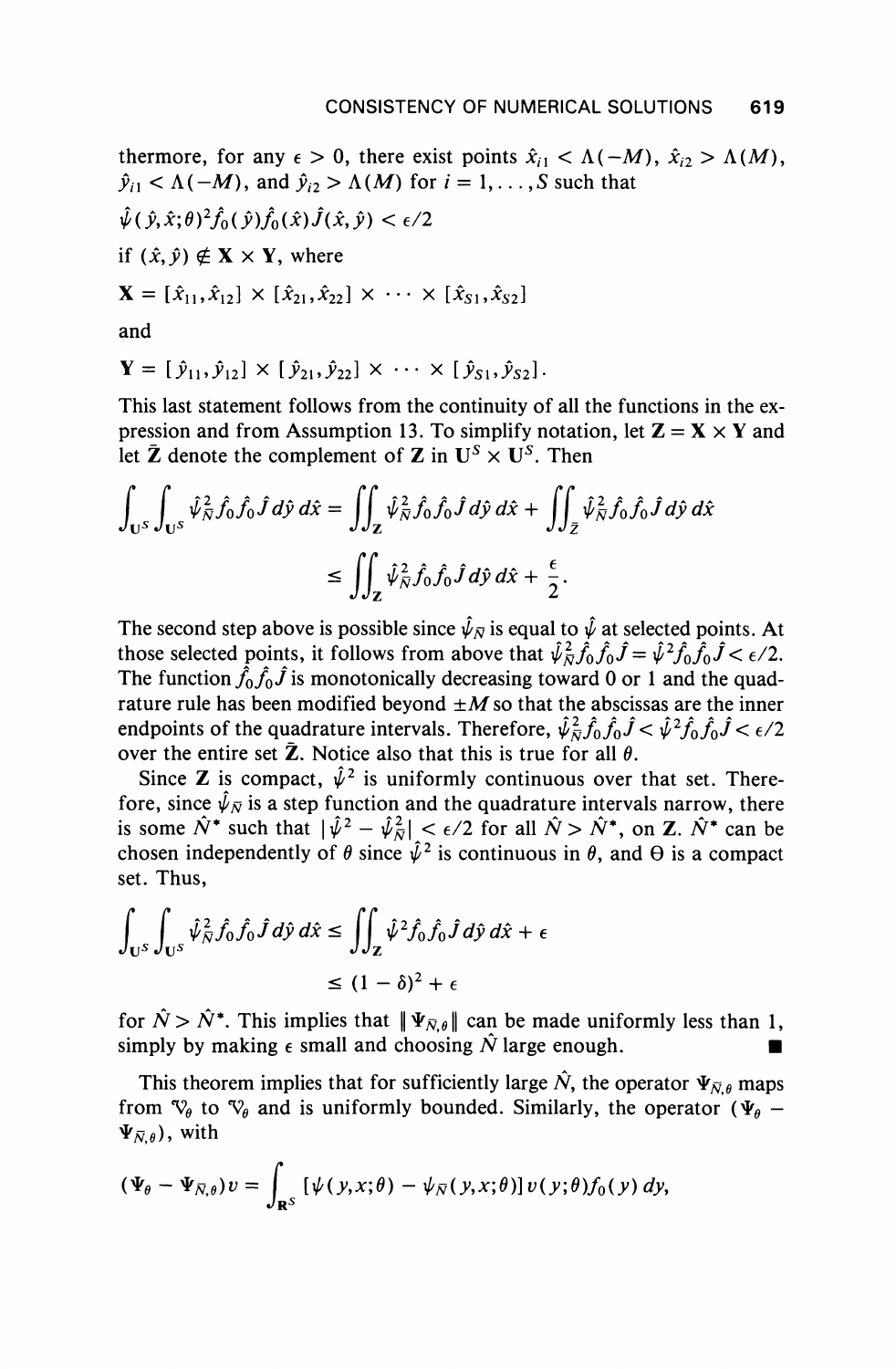maps from  $\nabla_{\theta}$  to  $\nabla_{\theta}$  and inherits the property of uniform boundedness from  $\Psi_{\theta}$  and  $\Psi_{\overline{N},\theta}$ .

**PROPOSITION 7 [EXISTENCE AND UNIQUENESS OF A SOLU-TION TO (11)]. From Assumption 13 and Proposition 6, for sufficiently large**  $\hat{N}$ , the inverse of the operator  $(I - \Psi_{\bar{N},\theta})$ , denoted  $(I - \Psi_{\bar{N},\theta})^{-1}$ , exists **and, for each 0, there is a unique solution to equation (11) which satisfies**   $v_{\overline{N}} = (I - \Psi_{\overline{N}, \theta})^{-1} \Psi_{\overline{N}, \theta}$ 1. Furthermore, the solution is a step function as in **equation (8).** 

**Proof. The method of proof for the first part is identical to that for the proof of Proposition 5. The geometric series theorem implies that** 

$$
v_{\bar{N}} = \left(\sum_{i=0}^{\infty} \Psi_{\bar{N},\theta}^{i}\right) \Psi_{\bar{N},\theta} 1.
$$

**Notice that** 

$$
\Psi_{\overline{N},\theta}1=\sum_{h=1}^N\sum_{j=1}^N\psi(y_j,x_j;\theta)1_h(x)\omega_j,
$$

which is a step function in x. Successive applications of the operator  $\Psi_{\bar{N},\theta}$ **lead to more step functions. Therefore,**  $v_{\overline{N}}$  **is a step function.** 

**Given that solutions to the equations (10) and (11) exist, it is naturally of interest to know whether solutions to the approximate integral equation (11) converge to the solution to equation (10). This will center on whether the**  function  $\psi$  can be approximated arbitrarily well in norm by the step function  $\psi_{\overline{N}}$ . That is to say, it will rely on demonstrating that

$$
\int_{\mathbf{R}^S}\int_{\mathbf{R}^S} \left[\psi(y,x;\theta)-\psi_{\bar{N}}(y,x;\theta)\right]^2 f_0(y)f_0(x)\,dy\,dx
$$

**converges to zero.** 

**PROPOSITION 8. The function**  $\psi_{\overline{N}}$  **converges in norm to the function**  $\psi$  $\mathbf{a} \times \mathbf{b} \to \infty$ . That is, for any  $\epsilon > 0$ ,  $\exists \overline{N}^*$ , such that  $\forall \mathbf{N} > \mathbf{N}^*$ ,  $\|\psi - \psi_{\overline{N}}\| < \epsilon$ . In addition, this convergence is uniform in  $\theta$ . That is to say,  $3\hat{N}^*$ , such that  $\forall \hat{N} > \hat{N}^*$ ,  $\sup_{\theta \in \Theta} || \psi - \psi_{\overline{N}} || < \epsilon$ .

**Proof. As above, this problem is mapped to the unit 2S-dimensional cube. Doing this as before, the integral** 

$$
\int_{\mathbf{R}^S}\int_{\mathbf{R}^S} \big(\psi(y,x;\theta)-\psi_{\bar{N}}(y,x;\theta)\big)^2 f_0(y)f_0(x)\,dy\,dx
$$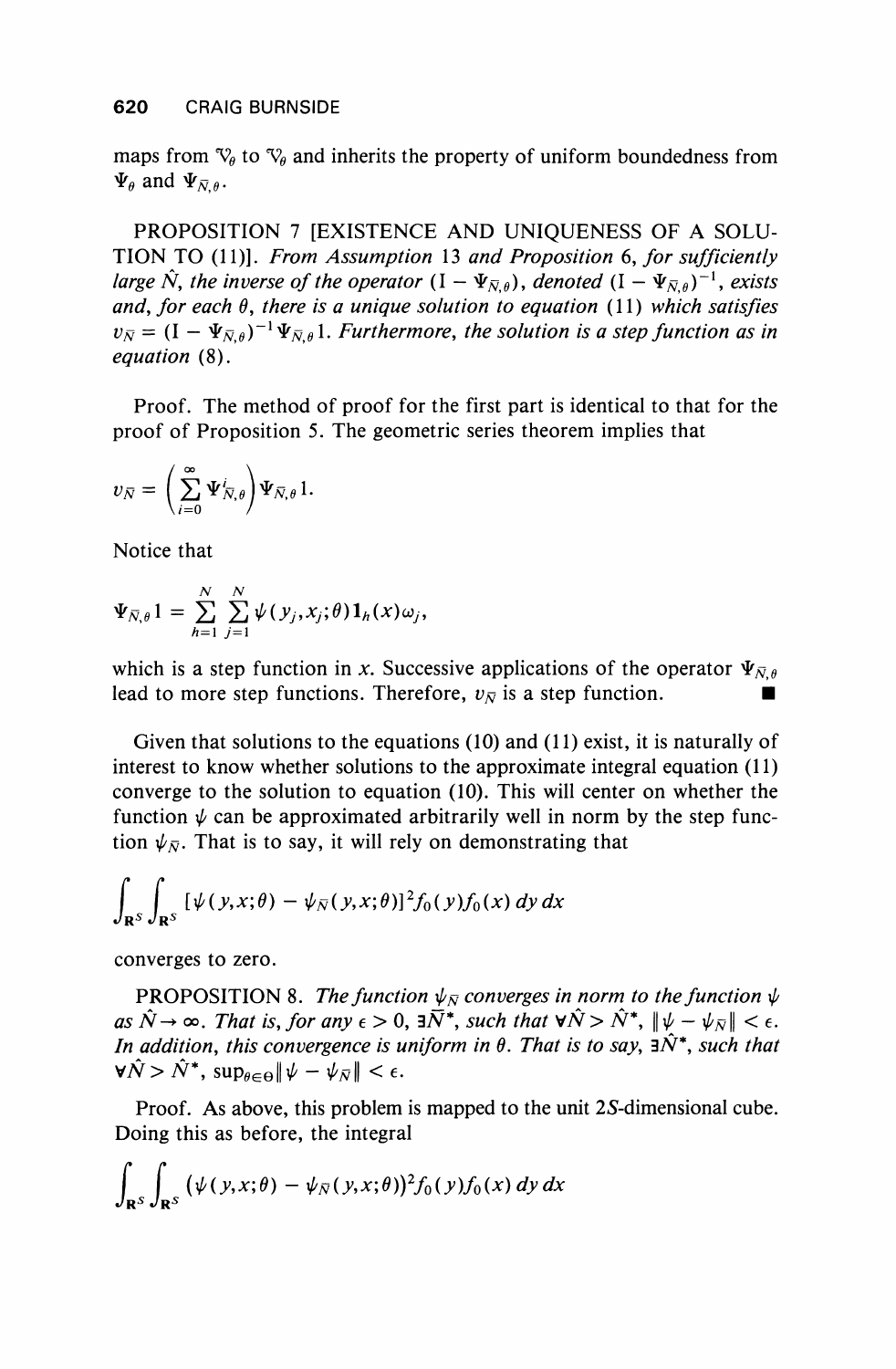**can be written as** 

$$
\int_{\mathbf{U}^S}\int_{\mathbf{U}^S} \left(\hat{\psi}(\hat{y},\hat{x};\theta)-\hat{\psi}_{\bar{N}}(\hat{y},\hat{x};\theta)\right)^2 \hat{f}_0(\hat{y})\hat{f}_0(\hat{x})\hat{J}(\hat{x},\hat{y})\,d\hat{y}\,d\hat{x}.
$$

As in the proof to Proposition 6, for any  $\epsilon > 0$ , a compact region **Z** can be **defined such that** 

$$
\hat{\psi}(\hat{y},\hat{x};\theta)^2 \hat{f}_0(\hat{y}) \hat{f}_0(\hat{x}) \hat{J}(\hat{x},\hat{y}) < \epsilon/3
$$

**and** 

$$
\hat{\psi}_{\bar{N}}(\hat{y}, \hat{x}; \theta)^2 \hat{f}_0(\hat{y}) \hat{f}_0(\hat{x}) \hat{J}(\hat{x}, \hat{y}) < \epsilon/3
$$

for  $(\hat{x}, \hat{y}) \notin \mathbb{Z}$ , for all  $\theta \in \Theta$ , and for  $\hat{N}$  sufficiently large. It follows that for  $\hat{N}$  sufficiently large, and for all  $\theta$ 

$$
\int_{U^S} \int_{U^S} (\hat{\psi} - \hat{\psi}_{\bar{N}})^2 \hat{f}_0 \hat{f}_0 \hat{f} d\hat{x} d\hat{y} = \iint_Z (\hat{\psi} - \hat{\psi}_{\bar{N}})^2 \hat{f}_0 \hat{f}_0 \hat{f} d\hat{x} d\hat{y}
$$
  
+ 
$$
\iint_{\bar{Z}} (\hat{\psi} - \hat{\psi}_{\bar{N}})^2 \hat{f}_0 \hat{f}_0 \hat{f} d\hat{x} d\hat{y}
$$
  

$$
< \iint_Z (\hat{\psi} - \hat{\psi}_{\bar{N}})^2 \hat{f}_0 \hat{f}_0 \hat{f} d\hat{x} d\hat{y}
$$
  
+ 
$$
\iint_Z (\hat{\psi}^2 + \hat{\psi}_{\bar{N}}^2) \hat{f}_0 \hat{f}_0 \hat{f} d\hat{x} d\hat{y}
$$
  

$$
< \iint_Z (\hat{\psi} - \hat{\psi}_{\bar{N}})^2 \hat{f}_0 \hat{f}_0 \hat{f} d\hat{x} d\hat{y} + \frac{2\epsilon}{3}.
$$

Now, since  $\mathbb{Z} \times \Theta$  is a compact set,  $\hat{\psi}$  is uniformly continuous over that set. Therefore, there is some  $\hat{N}^*$  such that  $|\hat{\psi} - \hat{\psi}_{\bar{N}}| < \sqrt{\epsilon/3}$  for all  $\hat{N} > \hat{N}^*$ , on  $\mathbb{Z} \times \Theta$ . This  $\hat{N}^*$  can be chosen independently of  $\theta$  since  $\theta$  lies in a compact **set. Thus,** 

$$
\int_{U^S} \int_{U^S} (\hat{\psi} - \hat{\psi}_{\bar{N}})^2 \hat{f}_0 \hat{f}_0 \hat{J} d\hat{x} d\hat{y} < \epsilon, \quad \text{for} \quad \hat{N} > \hat{N}^*
$$

for all  $\theta$ .

**PROPOSITION 9 (CONVERGENCE). The approximate solution func***tion*  $v_{\overline{N}}(x;\theta)$  converges in norm to the true solution function  $v(x;\theta)$ , uni*formly in*  $\theta$ *.*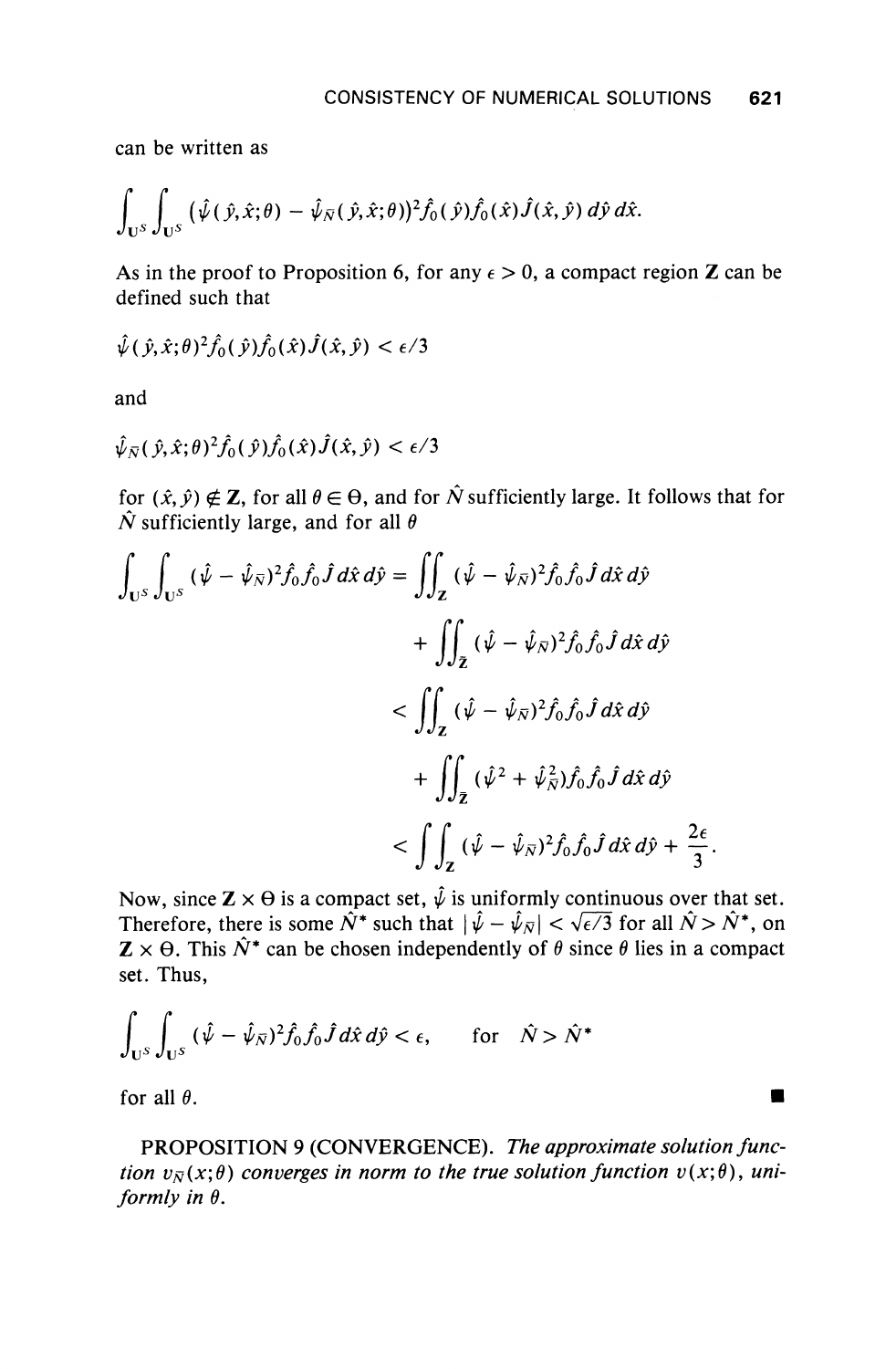**Proof.** Define  $\varepsilon_{\overline{N}}(x;\theta) = v(x;\theta) - v_{\overline{N}}(x;\theta)$ . It follows from (10) and (11) that  $\epsilon_{\bar{N}}$  satisfies the following integral equation:

$$
(I - \Psi_{\theta})\varepsilon_{\overline{N}} = (\Psi_{\theta} - \Psi_{\overline{N},\theta})(1 + v_{\overline{N}})
$$
  
or  $\varepsilon_{\overline{N}} = (I - \Psi_{\theta})^{-1}(\Psi_{\theta} - \Psi_{\overline{N},\theta})(1 + v_{\overline{N}})$ 

By the Geometric Series Theorem,  $\|(I - \Psi_{\theta})^{-1}\| \leq 1/(1 - \|\Psi_{\theta}\|)$ . Similarly,  $\|(I - \Psi_{\overline{N}, \theta})^{-1}\| \leq 1/(1 - \|\Psi_{\overline{N}, \theta}\|).$  Thus,

$$
\|\varepsilon_{\overline{N}}\| \leq \|(\mathbf{I} - \Psi_{\theta})^{-1}\| \|\left(\Psi_{\theta} - \Psi_{\overline{N},\theta}\right) \| [1 + \|(\mathbf{I} - \Psi_{\overline{N},\theta})^{-1}\| \|\Psi_{\overline{N},\theta}\|]
$$
  
\n
$$
\leq \|(\Psi_{\theta} - \Psi_{\overline{N},\theta})\| \left[\frac{1}{1 - \|\Psi_{\theta}\|}\right] \left[1 + \frac{1}{1 - \|\Psi_{\overline{N},\theta}\|} \|\Psi_{\overline{N},\theta}\| \right]
$$
  
\n
$$
= \|(\Psi_{\theta} - \Psi_{\overline{N},\theta})\| \left[\frac{1}{1 - \|\Psi_{\theta}\|}\right] \left[\frac{1}{1 - \|\Psi_{\overline{N},\theta}\|}\right].
$$

Choose some  $\epsilon > 0$ . It has been assumed above that  $\sup_{\theta \in \Theta} \|\Psi_{\theta}\| \leq 1 - \delta$ . Fur**thermore, it has been established that for sufficiently large**  $\hat{N}$ **,**  $\sup_{\theta \in \Theta} \|\Psi_{\bar{N},\theta}\| \leq$ **1 - d. Proposition 8 establishes that for sufficiently large**  $\hat{N}$ **, sup<sub>** $\theta \in \Theta$ **</sub>**  $\|\Psi_{\theta} - \Psi_{\theta}\|$  $\Psi_{\bar{N},\theta}$  <  $\epsilon \delta d$ . Therefore, there exists  $\hat{N}$  sufficiently large, such that

$$
\sup_{\theta \in \Theta} \|\varepsilon_{\bar{N}}\| \leq \sup_{\theta \in \Theta} \|\left(\Psi_{\theta} - \Psi_{\bar{N},\theta}\right)\| \sup_{\theta \in \Theta} \left(\frac{1}{1 - \|\Psi_{\theta}\|}\right) \sup_{\theta \in \Theta} \left(\frac{1}{1 - \|\Psi_{\bar{N},\theta}\|}\right) < \epsilon.
$$

**Uniformity of convergence is guaranteed by the fact that there are uni**form bounds in  $\theta$  for each of the norms on the right-hand side of the above **i i i** *<b>d* 

**For the purposes of estimation, the ultimate goal is to be able to calculate the moments of variables of interest. Therefore, to illustrate the possibilities,**  the first and second moments of the solution function  $\tilde{v}$  will be discussed. **In order to take advantage of the theory presented in Section 2, the moments of the approximate solutions, which will be obtained analytically, must con**verge uniformly. For example, the population mean of  $\tilde{v}$  is given by

$$
Ev = \int_{\mathbf{R}^S} \tilde{v}(\xi_i; \theta) \tilde{f}_s(\xi_i; \theta_1) d\xi_i,
$$

where  $\tilde{f}_{s}(\xi_{i};\theta_{1})$  is the stationary distribution of  $\xi_{i}$ , defined above. The result of the above integration,  $Ev$ , is a function of the parameter vector  $\theta$  and will **be called a moment function.** 

**It is convenient to write the expectation in terms of the transformed variables. Some algebra shows that Ev can be expressed as** 

$$
Ev = \int_{\mathbf{R}^S} v(x;\theta) f_s(x;\theta_1) \, dx,
$$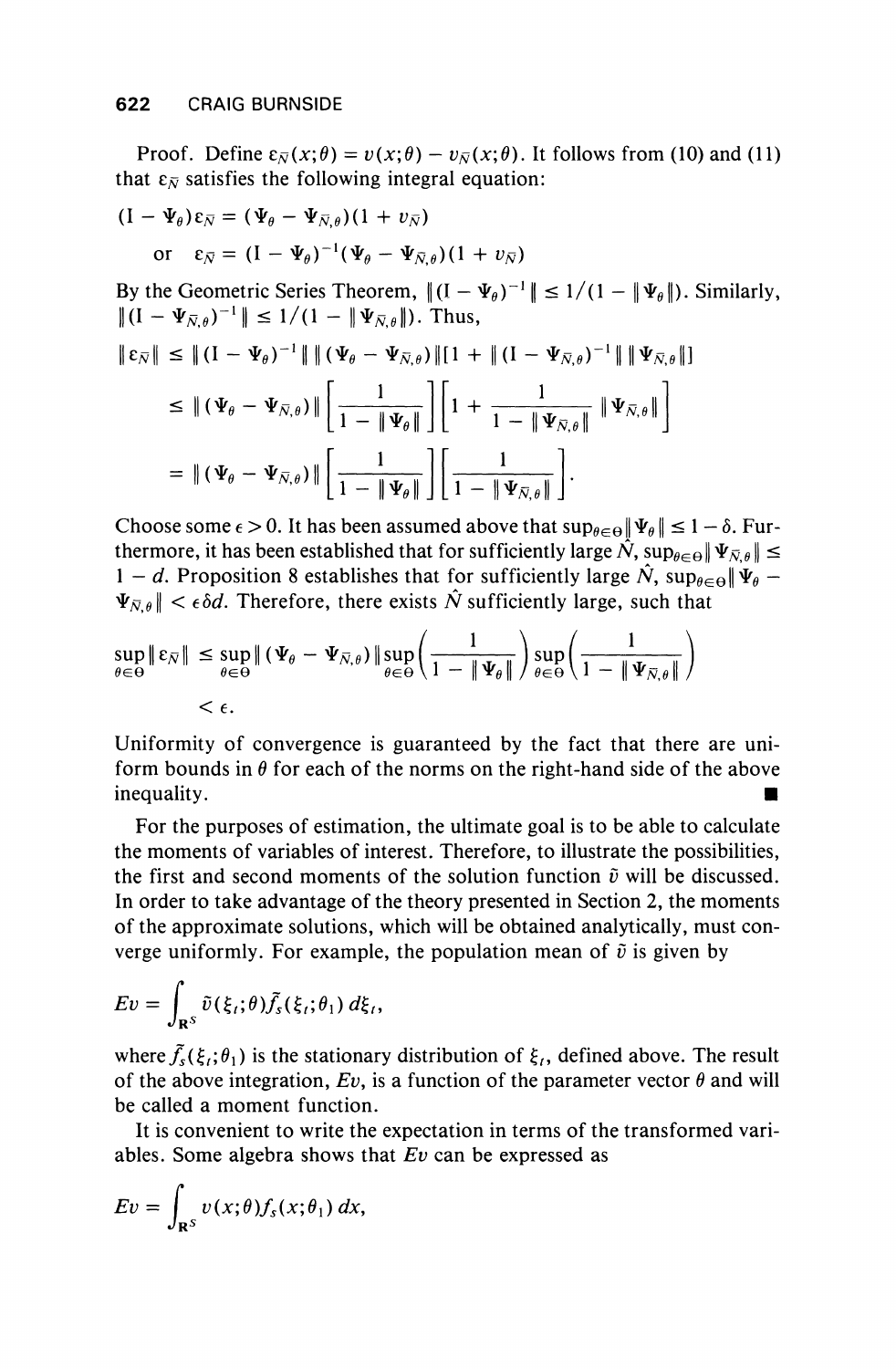where  $f_s(x; \theta_1)$  is defined above. To approximate this expectation, the ex**pectation of the approximating step-function is used.** 

$$
Ev_{\overline{N}} = \int_{\mathbf{R}^S} v_{\overline{N}}(x;\theta) f_s(x;\theta_1) \, dx.
$$

The difference between these two functions of  $\theta$  will be denoted

$$
\Delta(\theta) = \int_{\mathbf{R}^S} \left[ v(x;\theta) - v_{\bar{N}}(x;\theta) \right] (2\pi)^{-S/2} |\Sigma_x|^{-1/2} \exp\left( -\frac{1}{2} x' \Sigma_x^{-1} x \right) dx
$$
  
\n
$$
= \int_{\mathbf{R}^S} \left[ v(x;\theta) - v_{\bar{N}}(x;\theta) \right] |\Sigma_x|^{-1/2} \exp\left[ -\frac{1}{2} x' (\Sigma_x^{-1} - I) x \right] (2\pi)^{-S/2}
$$
  
\n
$$
\times \exp\left( -\frac{1}{2} x' x \right) dx
$$
  
\n
$$
\leq \int_{\mathbf{R}^S} |v(x;\theta) - v_{\bar{N}}(x;\theta)| |\Sigma_x|^{-1/2} \exp\left[ -\frac{1}{2} x' (\Sigma_x^{-1} - I) x \right] (2\pi)^{-S/2}
$$
  
\n
$$
\times \exp\left( -\frac{1}{2} x' x \right) dx.
$$

**Notice that this is the inner product of two positive functions in the space**   $\mathcal{V}_{\theta}$ . Therefore, by the Schwarz inequality it follows that

$$
\Delta(\theta) \leq \left\{ \int_{\mathbf{R}^S} \left[ v(x;\theta) - v_{\bar{N}}(x;\theta) \right]^2 (2\pi)^{-S/2} \exp\left( -\frac{1}{2} x' x \right) dx \right\}^{1/2}
$$

$$
\times \left\{ \int_{\mathbf{R}^S} (2\pi)^{-S/2} |\Sigma_x|^{-1} \exp\left[ -\frac{1}{2} x' (2\Sigma_x^{-1} - I) x \right] dx \right\}^{1/2}
$$

$$
= \| v(x;\theta) - v_{\bar{N}}(x;\theta) \| |\Sigma_x|^{-1/2} |2\Sigma_x^{-1} - I|^{-1/4}.
$$

**Clearly the difference between the two moment functions converges uni**formly to zero given the previous results. Notice that  $2\Sigma_{r}^{-1} - I$  must be pos**itive definite for the result to go through. This translates into restrictions**  on the set  $\theta_1$  which will be illustrated in the next section. Proving that the **second moments of the solution function converge is similar, although it requires that from the beginning the theory be developed for functions ly**ing in  $L^4$ .

**This concludes the section describing the numerical solution method and its properties. In the next section, an example is presented to illustrate under what circumstances the assumptions made in this section are reasonable.** 

#### **4. THE ASSET PRICING EXAMPLE**

**The example presented here is the asset pricing model used in the introduction. Assume that there exists one source of income to the consumer, a sto-**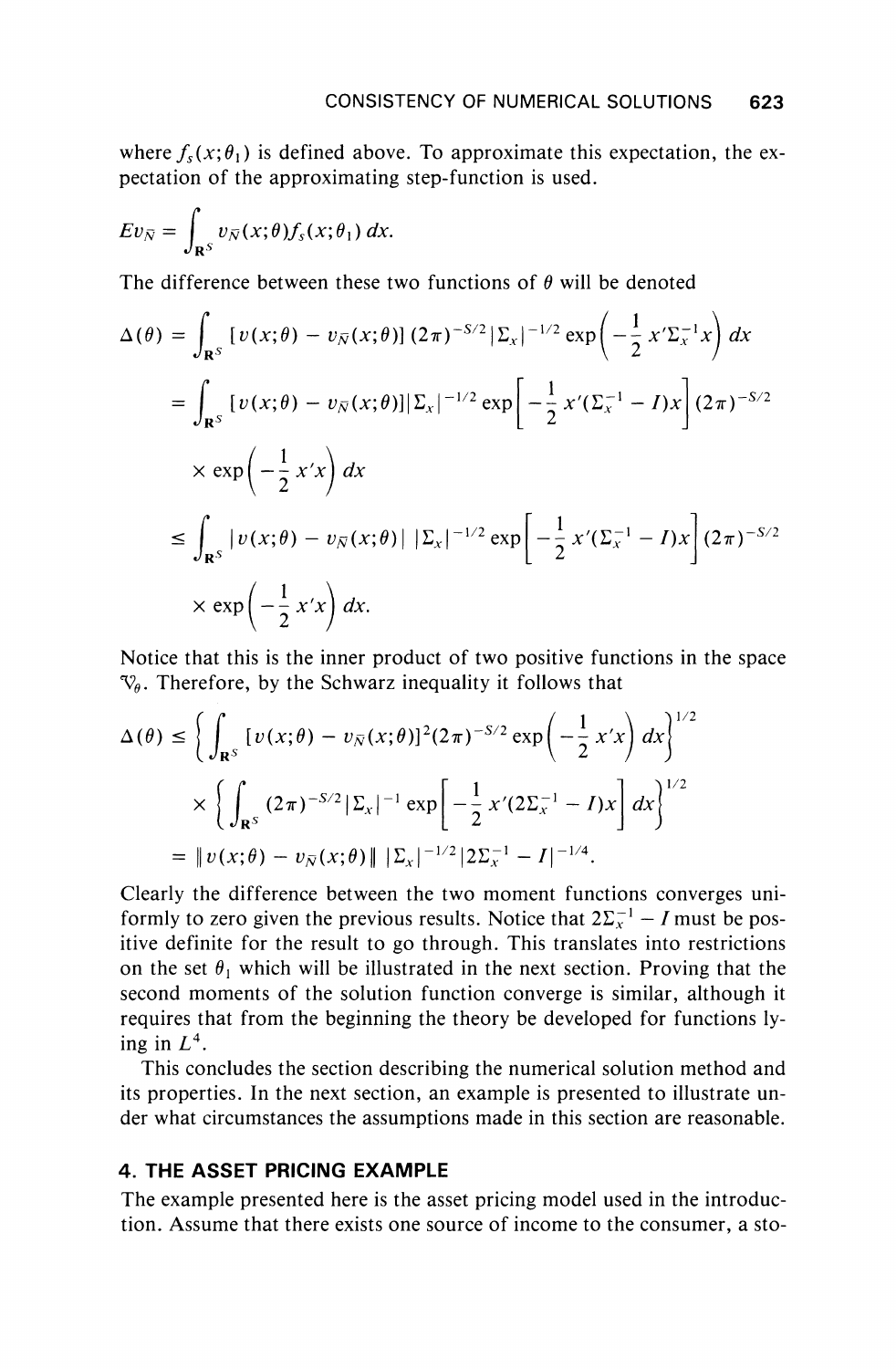**chastic endowment of a single perishable consumption good. In equilibrium, consumption will equal this stochastic endowment. The asset to be priced is the right to the endowment stream in perpetuity. The forcing process for the example is equilibrium consumption which is equal to the value of the exogenous stochastic endowment. By assumption, the first difference of the logarithm of consumption at time t is**  $\xi_t$ **.<sup>4</sup>** 

To satisfy Assumptions 8 and 9, let  $\xi$ , have a univariate AR(1) represen**tation. That is, let** 

$$
\xi_t = \mu + \rho \xi_{t-1} + \epsilon_t,
$$

with  $\epsilon_t$  distributed normally with mean zero and

$$
E\epsilon_t \epsilon_{t-s} = \begin{cases} \sigma^2 & \text{if } s = 0\\ 0 & \text{otherwise.} \end{cases}
$$

Thus, the distribution of  $\xi_t$  conditional on  $\xi_{t-1}$  can be written

$$
\tilde{f}(\xi_t | \xi_{t-1}; \theta) = (2\pi)^{-1/2} \sigma^{-1} \exp \bigg[ -\frac{1}{2\sigma^2} (\xi_t - \mu - \rho \xi_{t-1})^2 \bigg].
$$

As in the introduction, the price-dividend ratio of the asset,  $\tilde{v}_t$ , must satisfy

$$
\tilde{v}_t = \beta E_t \exp[(1 - \gamma)\xi_{t+1}](1 + \tilde{v}_{t+1}).
$$
\n(12)

Therefore, the vector of model parameters  $\theta_2 = (\beta - \gamma)'$ , while the vector of **parameters**  $\theta_1 = (\mu \quad \rho \quad \sigma)'$ .

**Equation (12) can be rewritten as an integral equation** 

$$
\tilde{v}(\xi_{i};\theta) - \int_{\mathbf{R}} \beta \exp[(1-\gamma)\xi_{t+1}] \tilde{v}(\xi_{t+1};\theta) \tilde{f}(\xi_{t+1} | \xi_{i};\theta_{1}) d\xi_{t+1}
$$
\n
$$
= \int_{\mathbf{R}} \beta \exp[(1-\gamma)\xi_{t+1}] \tilde{f}(\xi_{t+1} | \xi_{i};\theta_{1}) d\xi_{t+1}.
$$
\n(13)

In the example,  $E\xi_i = \mu_\xi = \mu/(1 - \rho)$ , so that

$$
\tilde{f}_0(\xi_{t+1};\theta_1) = (2\pi)^{-1/2}\sigma^{-1}\exp\bigg[-\frac{1}{2\sigma^2}(\xi_{t+1}-\mu_\xi)^2\bigg].
$$

**Thus, in the example** 

$$
\tilde{\psi}(\xi_{t+1}, \xi_t; \theta) = \beta \exp[(1 - \gamma)\xi_{t+1}] \tilde{f}(\xi_{t+1} | \xi_t; \theta_1) / \tilde{f}_0(\xi_{t+1}; \theta_1)
$$
\n
$$
= \beta \exp\left[ (1 - \gamma)\xi_{t+1} - \frac{1}{2\sigma^2} (\xi_{t+1} - \mu - \rho \xi_t)^2 + \frac{1}{2\sigma^2} (\xi_{t+1} - \mu_{\xi})^2 \right].
$$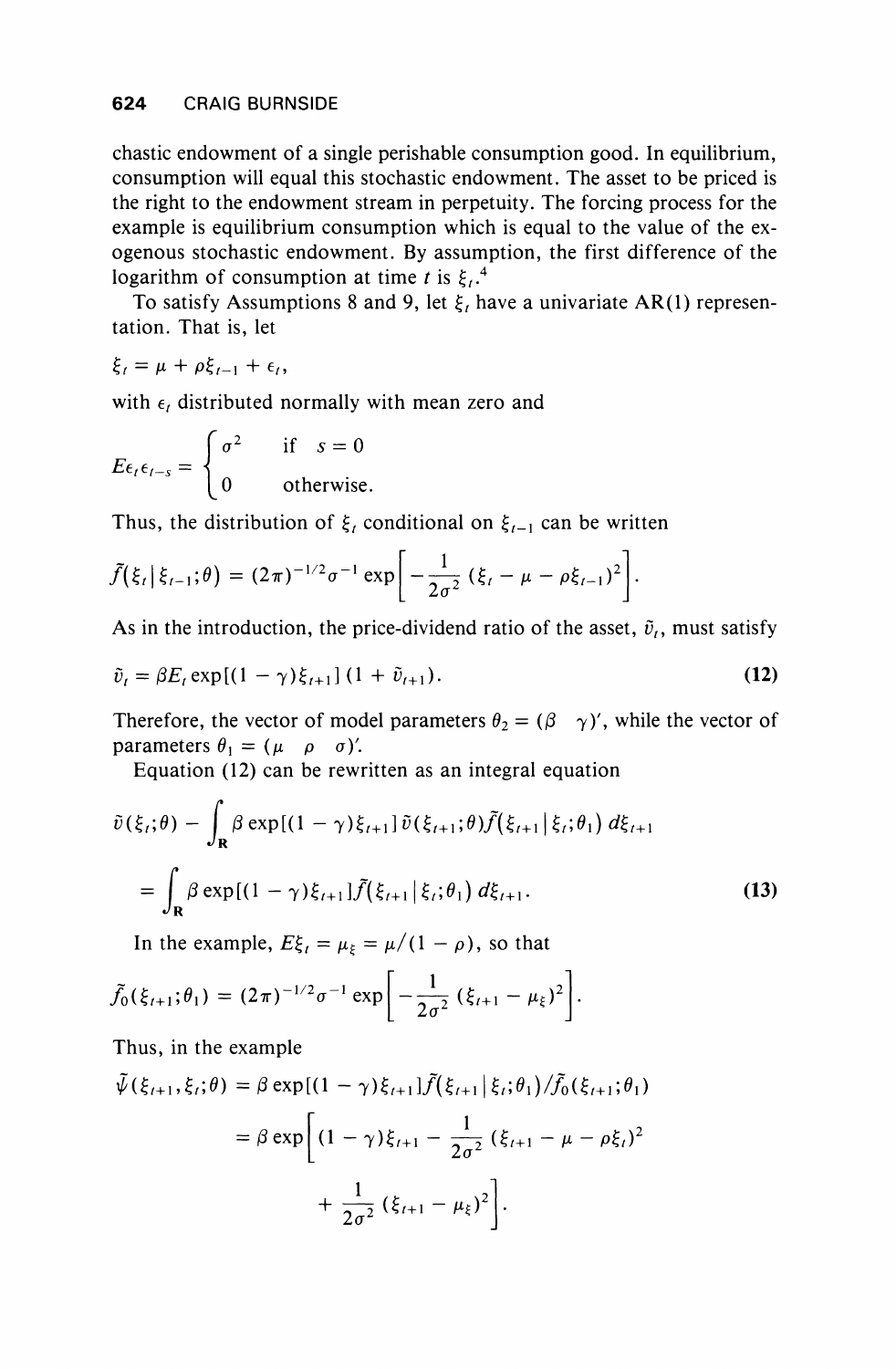**Applying the change of variables transformation v to the example, the function**  $\tilde{\psi}$  **can be written in terms of the transformed variables,**  $y = (\xi_{t+1} - \mu_{\xi})/\sigma$ and  $x = (\xi_t - \mu_\xi)/\sigma$ .

$$
\psi(y,x;\theta)=\beta \exp[(1-\gamma)(\mu_{\xi}+\sigma y)-\frac{1}{2}(\rho^2x^2-2\rho xy)],
$$

**and the normalized weighting function is** 

$$
f_0(y) = (2\pi)^{-1/2} \exp(-\tfrac{1}{2}y^2).
$$

**With this notation in hand, it is possible to rewrite the integral equation (13) in terms of the normalized variables.** 

$$
v(x; \theta) - \int_{\mathbf{R}} \beta \exp\left[ (1 - \gamma)(\mu_{\xi} + \sigma y) - \frac{1}{2} (\rho^2 x^2 - 2\rho xy) \right]
$$
  
 
$$
\times v(y; \theta) (2\pi)^{-1/2} \exp\left( -\frac{1}{2} y^2 \right) dy
$$
  

$$
= \int_{\mathbf{R}} \beta \exp\left[ (1 - \gamma)(\mu_{\xi} + \sigma y) - \frac{1}{2} (\rho^2 x^2 - 2\rho xy) \right]
$$
  

$$
\times (2\pi)^{-1/2} \exp\left( -\frac{1}{2} y^2 \right) dy.
$$
 (14)

**Approximate solutions are obtained by setting**  $v_N(x, \theta) = \sum_{h=1}^N a_h(\theta) \mathbf{1}_h(x)$ **, where** 

$$
a_h(\theta) - \sum_{j=1}^N \beta \exp\left[ (1 - \gamma)(\mu_{\xi} + \sigma y_j) - \frac{1}{2} (\rho^2 x_h^2 - 2\rho x_h y_j) \right]
$$
  
 
$$
\times a_j(\theta) [\Phi(z_{j+1}) - \Phi(z_j)]
$$
  

$$
= \sum_{j=1}^N \beta \exp\left[ (1 - \gamma)(\mu_{\xi} + \sigma y_j) - \frac{1}{2} (\rho^2 x_h^2 - 2\rho x_h y_j) \right] [\Phi(z_{j+1}) - \Phi(z_j)].
$$
  
(15)

where the locations of the points  $x_h, y_j, z_j$  are determined using the modified Gauss-Hermite quadrature rule described above. The function  $\Phi$  is the **cumulative distribution function of the standard normal.** 

**To write equation (14) in operator notation, define the linear operator** 

$$
\Psi_{\theta} v = \int_{\mathbf{R}} \beta \exp\left[ (1 - \gamma)(\mu_{\xi} + \sigma y) - \frac{1}{2} (\rho^2 x^2 - 2\rho xy) \right]
$$
  
 
$$
\times v(y; \theta) (2\pi)^{-1/2} \exp\left( -\frac{1}{2} y^2 \right) dy.
$$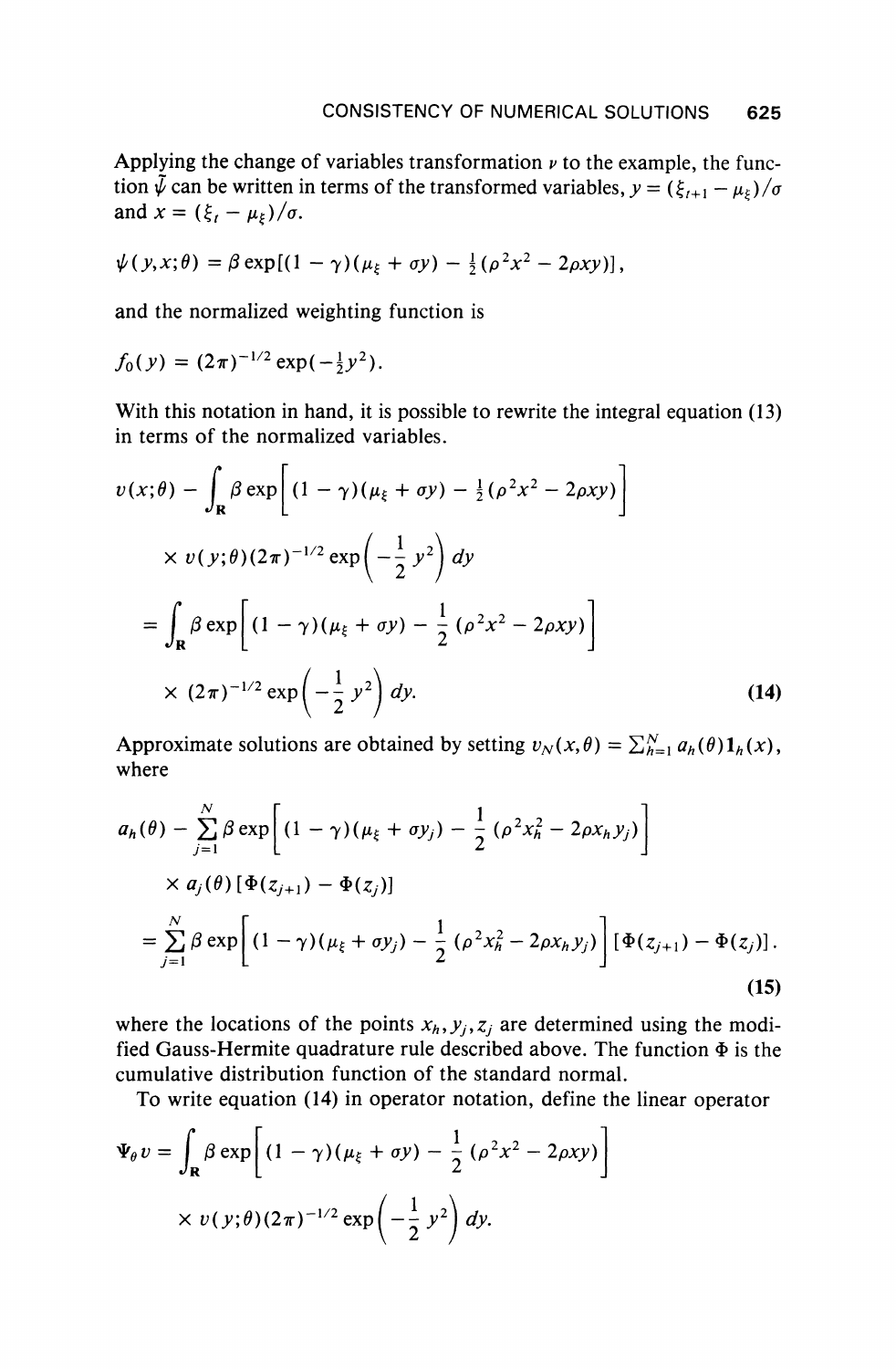**Then, just as above, equation (14) can be written** 

$$
v - \Psi_{\theta} v = \Psi_{\theta} 1. \tag{16}
$$

It is not possible to calculate the norm of the operator  $\Psi_{\theta}$  explicitly. The **norm** of  $\Psi_{\theta}$  is

$$
\|\Psi_{\theta}\| = \sup_{\{\nu \,|\, \|\nu\|_{\infty} = 1\}} \left\{ \int_{\mathbf{R}} \left| \int_{\mathbf{R}} \beta \exp\left[ (1 - \gamma)(\mu_{\xi} + \sigma y) - \frac{1}{2} (\rho^2 x^2 - 2\rho xy) \right] \right| \right\}
$$
  
×  $v(y; \theta) (2\pi)^{-1/2} \exp\left( -\frac{1}{2} y^2 \right) dy \Big|^{2} (2\pi)^{-1/2} \exp\left( -\frac{1}{2} x^2 \right) dx \right\}^{1/2}$ 

**The difficulty in obtaining the norm analytically is that it is impossible to take the required sup over all functions of norm 1. This is unfortunate since it would be useful to know under what circumstances there exist square integrable solutions to equation (16). When**  $\|\Psi_{\theta}\| < 1$ **, the operator**  $(I - \Psi_{\theta})$ is invertible and there exists a unique solution to  $(16)$ , for each  $\theta$ . There is an interesting exercise, which shows the role of the norm of  $\Psi_{\theta}$  in determin**ing the existence of solutions for the price-dividend ratios. Imagine that**  the parameter  $\theta_1$  were known. Then, it is clear from the definition of the **norm given above that it would be a function of**  $\beta$  **and**  $\gamma$  **alone. What is more, in this case, it is possible to obtain lower and upper bounds for the norm. A lower bound can be obtained by substituting the constant function 1, which has norm 1, for the function v in the formula for**  $\|\Psi_{\theta}\|$ **. This lower bound is analytic.** 

$$
\|\Psi_{\theta}\|_{\mathit{lb}} = \left\{ \int_{\mathbf{R}} \left| \int_{\mathbf{R}} \beta \exp\left[ (1 - \gamma)(\mu_{\xi} + \sigma y) - \frac{1}{2} (\rho^2 x^2 - 2\rho xy) \right] \right| \right\}
$$
  

$$
\times (2\pi)^{-1/2} \exp\left( -\frac{1}{2} y^2 \right) dy \Big|^{2} (2\pi)^{-1/2} \exp\left( -\frac{1}{2} x^2 \right) dx \right\}^{1/2}
$$
  

$$
= \beta \exp[(1 - \gamma)\mu_{\xi} + \frac{1}{2}(1 - \gamma)^2 \sigma^2 (1 + 2\rho^2)].
$$

**The upper bound to the norm is obtainable from the Schwarz inequality,**  which implies that the norm of  $\Psi_{\theta}$  is less than

$$
\|\Psi_{\theta}\|_{ub} = \left\{ \int_{\mathbf{R}} \int_{\mathbf{R}} \beta^2 \exp[2(1-\gamma)(\mu_{\xi} + \sigma y) - \rho^2 x^2 + 2\rho xy)] \right\}
$$
  

$$
\times (2\pi)^{-1/2} \exp\left(-\frac{1}{2} y^2\right) (2\pi)^{-1/2} \exp\left(-\frac{1}{2} x^2\right) dy dx \right\}^{1/2}
$$
  

$$
= \frac{\beta \exp[(1-\gamma)\mu_{\xi} + (1-\gamma)^2 \sigma^2 (1+2\rho^2)/(1-2\rho^2)]}{\sqrt{1-2\rho^2}}
$$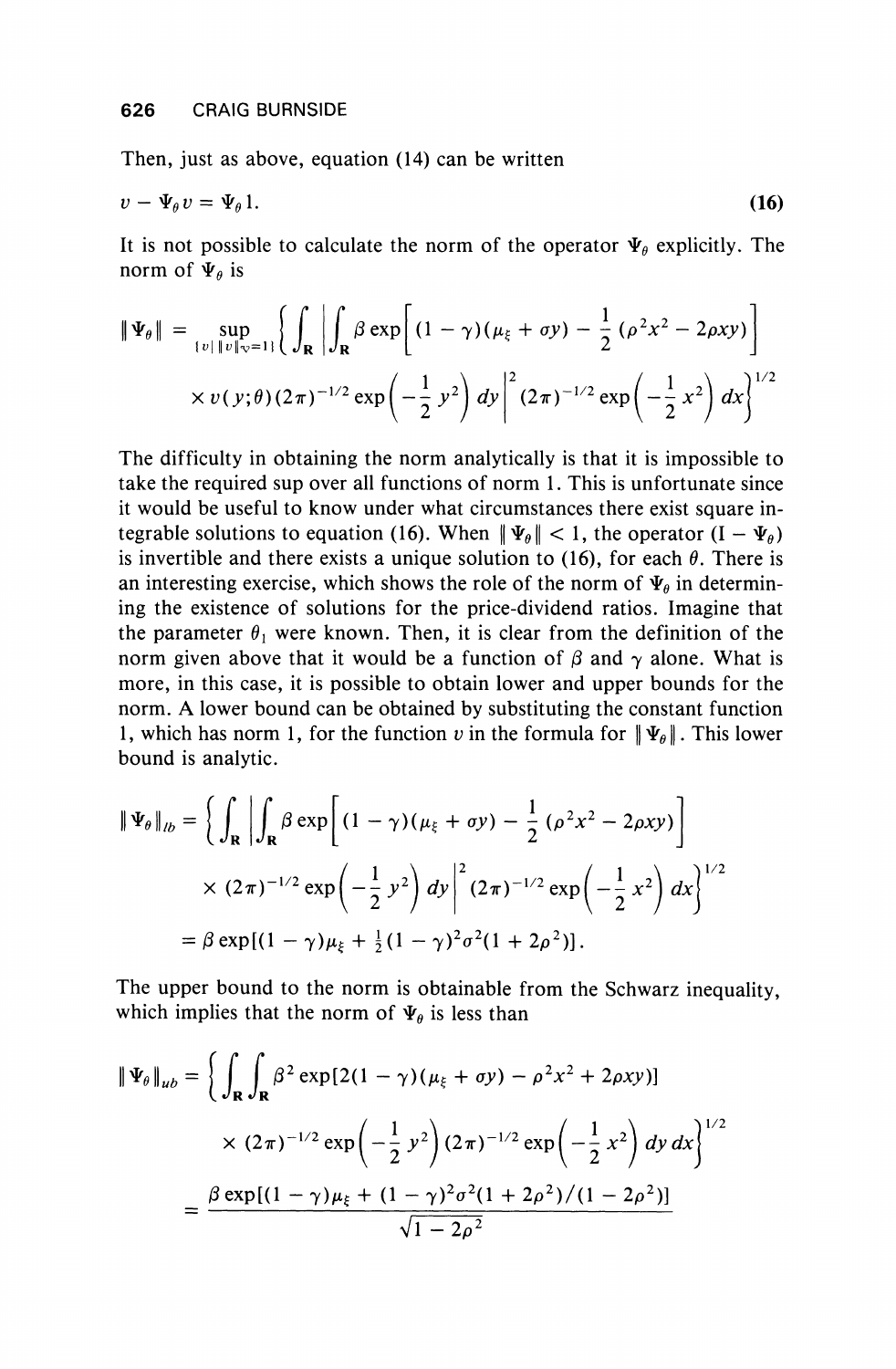For this upper bound to exist, and to guarantee that  $\Psi_{\theta}$  is invertible and that any solution to (16) is square integrable, requires that  $|\rho| < 1/\sqrt{2}$ . This fol**lows from the fact that the marginal rate of substitution was multiplied by**  the ratio of  $\tilde{f}/\tilde{f}_0$  when creating the function  $\tilde{\psi}$ .

Of course, the parameters  $\theta_1$  are unknown. However, they can be esti**mated consistently if time-series on consumption growth, or equivalently dividend growth, are available. To this end, the annual data used by Mehra and Prescott [20], for real U.S. consumption growth between 1889 and 1979,**  are used here to estimate  $\theta_1$ . The estimated parameter values are  $\mu = .02$ ,  $p = -.14$ , and  $q = .035$ . Now, taking these parameter values as the elements of the true  $\theta_1$ , a graph of the upper and lower bounds for the norm as functions of  $\beta$  and  $\gamma$  can be drawn. Such a graph is presented in Figure 1. Note **that the curve labeled "upper bound" defines the locus of points at which** 



**FIGURE 1.** The norm of  $\Psi_{\theta}$ .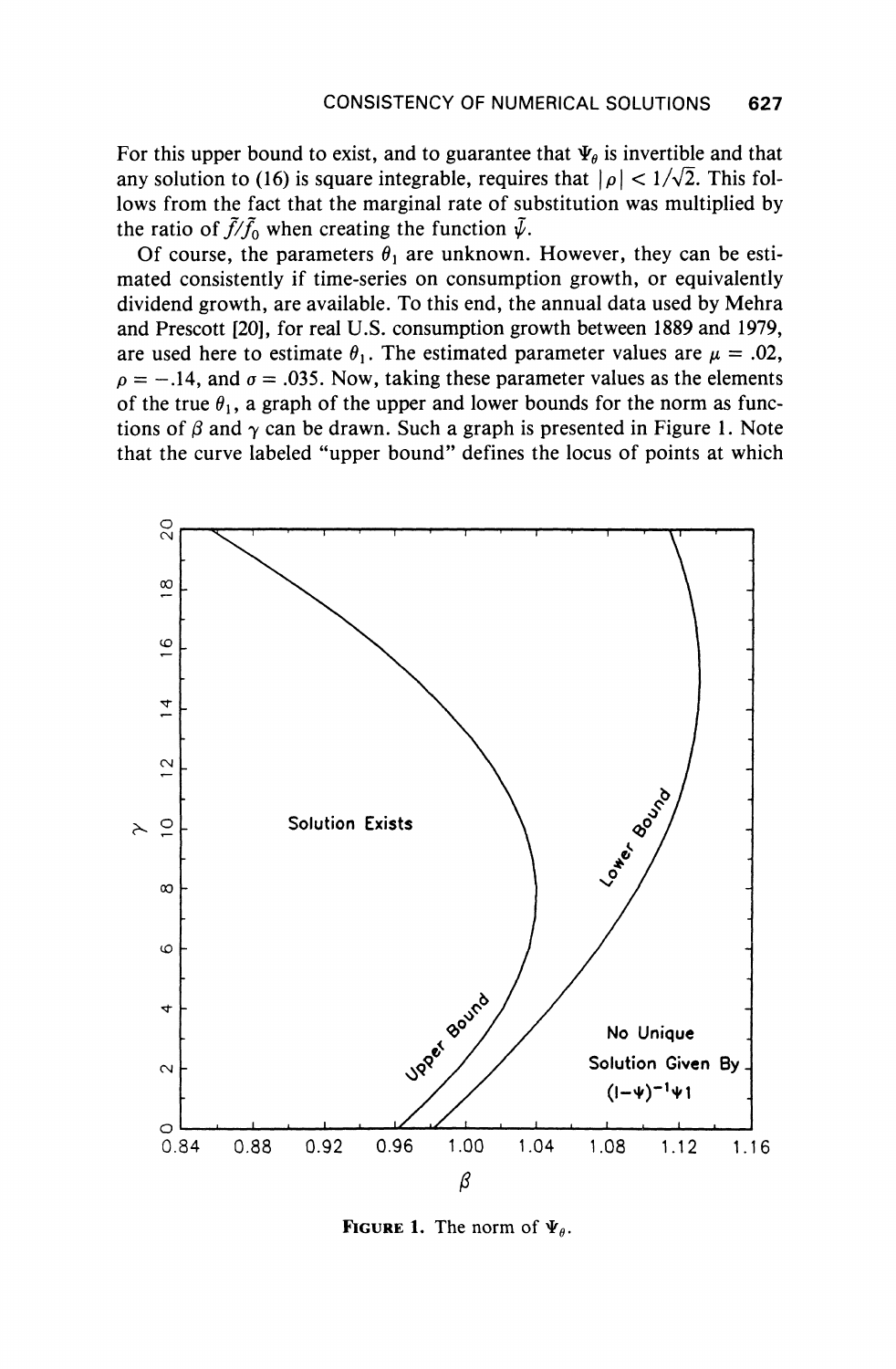$\|\Psi_{\theta}\|_{ub} = 1$ . Points to the left of that curve represent pairs of  $\beta$  and  $\gamma$  for **which a unique square-integrable solution is guaranteed to exist. On the other hand, the curve labeled "lower bound" defines the locus of points at which**   $\|\Psi_{\theta}\|_{\ell_b} = 1$ . Thus, points to the right of that curve represent pairs of  $\beta$  and  $\gamma$  for which a solution is guaranteed not to exist. Points between the curves **lie in a region of uncertainty. Clearly, the choice of the function used to construct the lower bound to the norm is arbitrary, so that other lower bounds could be calculated. The function 1 was chosen purely for simplicity here.** 

**From above it is clear that Assumption 10, which states that**  $\|\Psi_{\theta}\|$  **is fi**nite for each  $\theta$ , is satisfied in the example if  $|\rho| < 1/\sqrt{2}$ . In order to satisfy **Assumption 12, it must be less than 1. Experimenting with the parameter vec**tor  $\theta_1$  used to construct Figure 1 shows that the admissibility of certain  $(\beta, \gamma)$  pairs depends on  $\theta_1$ . Therefore, the parameter space  $\Theta$  would probably have to be redefined as some compact subset of  $\theta_1 \times \theta_2$ .

**In order to satisfy Assumption 11, a function that is square-integrable**  and is a uniform upper bound for  $\psi$  must be obtained. It is clear that for certain specifications of  $\Theta$ , a function of the form  $h(y, x) = a \exp(b|y| + b)$  $c|xy|$ ) will act as a uniform bound for  $\psi$ , and will be square integrable under appropriate conditions on a, b, and c. For example, suppose that  $\beta \in$  $[\beta, \overline{\beta}], \gamma \in [1, \overline{\gamma}], \mu \in [0, \overline{\mu}], \rho \in [\rho, \overline{\rho}],$  and  $\sigma \in [\sigma, \overline{\sigma}]$  with  $\overline{\rho} > 0$ . Then,  $\sqrt{(y, x; \theta)} \le h(y, x) = \bar{\beta} \exp((1 - \bar{\gamma}|\bar{\sigma}|y) + \bar{\rho}|xy|)$ . The function h is squareintegrable if  $\bar{\rho} < 1/\sqrt{2}$ . The conditions of Assumption 13 are satisfied for this choice of h as long as  $\bar{\rho} < \frac{1}{2}$ . The function  $h(y, x)^2 f_0(y) f_0(x) \hat{J}[\Lambda(x)]$ ,  $\Lambda(y)$  is graphed in Figure 2 to illustrate that it converges to zero along any direction in  $R^2$ . The parameters used are  $\bar{\beta} = 1.2$ ,  $\bar{\gamma} = 20$ ,  $\bar{\rho} = 0.25$ , and  $\bar{\sigma} =$ **0.1. Therefore, it follows that for certain choices of 0, the approximate solution functions converge in norm to the true solution functions in the example, and the convergence is uniform in the parameters.** 

**Unfortunately, beyond the solution functions, which give the asset prices as functions of the forcing variables, there are other variables of interest in this model. In particular, the properties of the return on the risky asset are**  often studied. The current theory requires convergence in  $L^2$  which is diffi**cult to establish for arbitrary functions of v. This is generally not a problem when the state space is compact and all functions are continuous as in Burnside [4].** 

**To illustrate estimation, consider the population mean of the price-dividend ratio of the risky asset given by** 

$$
Ev = \int_{\mathbf{R}} \tilde{v}(\xi_i; \theta) \tilde{f}_s(\xi_i; \theta_1) d\xi_i,
$$

**where the price-dividend ratio has been written as a function of the original,**  untransformed, forcing variables, and  $\tilde{f}_s(\xi_t; \theta_1)$  is the stationary distribution of  $\xi_i$ :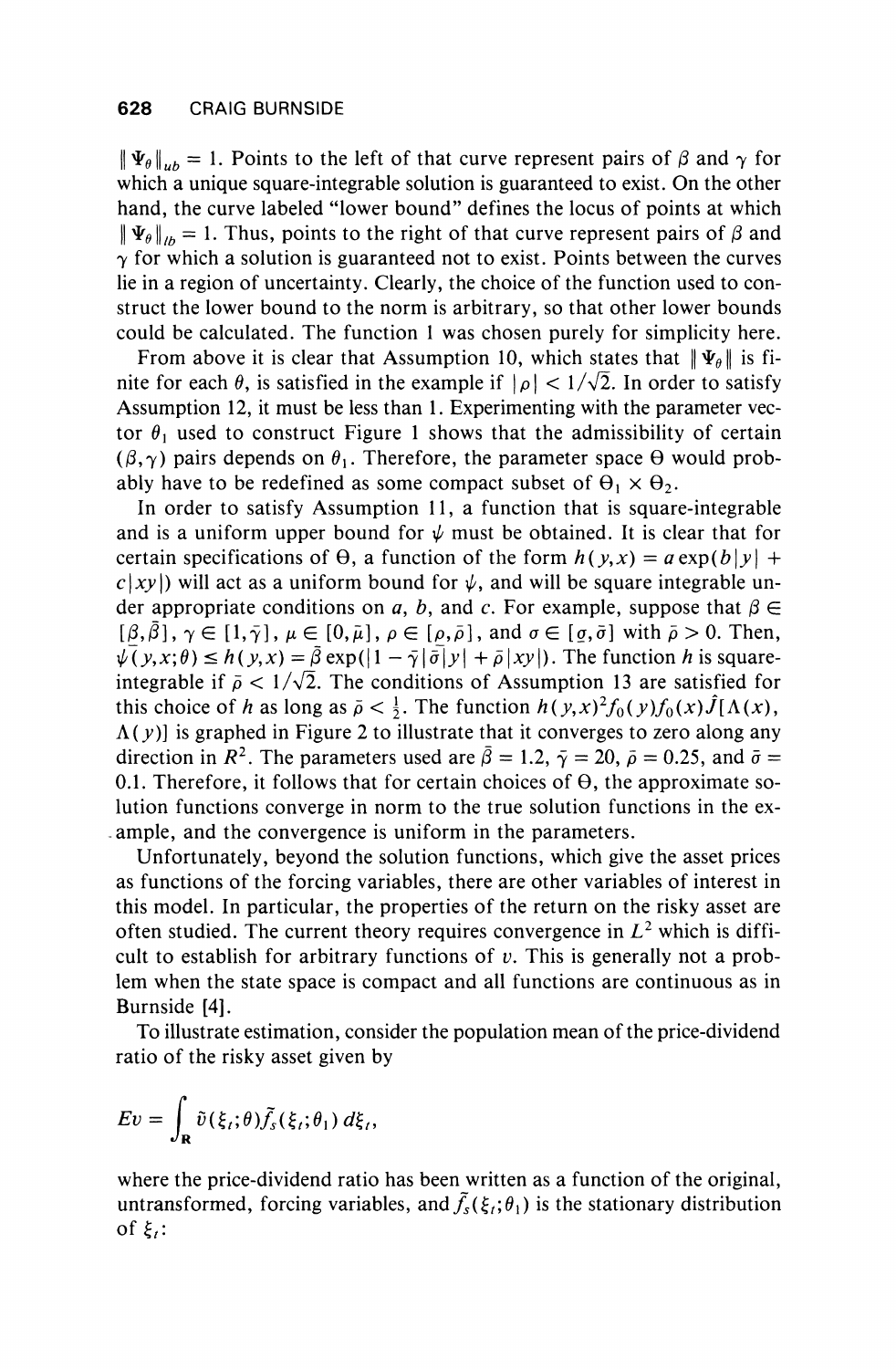

**FIGURE 2.** The function  $h(y, x)^2 f_0(y) f_0(x) \hat{J}[\Lambda(x), \Lambda(y)]$ .

$$
\tilde{f}_s(\xi_t;\theta_1) = (2\pi)^{-1/2}\sqrt{1-\rho^2}\sigma^{-1}\exp\bigg[-\frac{(1-\rho^2)}{2\sigma^2}(\xi_t-\mu_{\xi})^2\bigg].
$$

**The theory in Section 3 implies that Ev can be uniformly approximated by the mean of the approximate solution,** 

$$
Ev_N = \int_{\mathbf{R}} v_N(x;\theta) (2\pi)^{-1/2} \sqrt{1-\rho^2} \exp \left[-\frac{(1-\rho^2)}{2}\right] x^2 dx.
$$

In the context of this section,  $\Sigma_x = (1 - \rho^2)^{-1}$ . Therefore, the condition on  $\Sigma_x$  that was required in the previous section translates into requiring that  $1 - 2\rho^2 > 0$ , or  $|\rho| < 1/\sqrt{2}$ .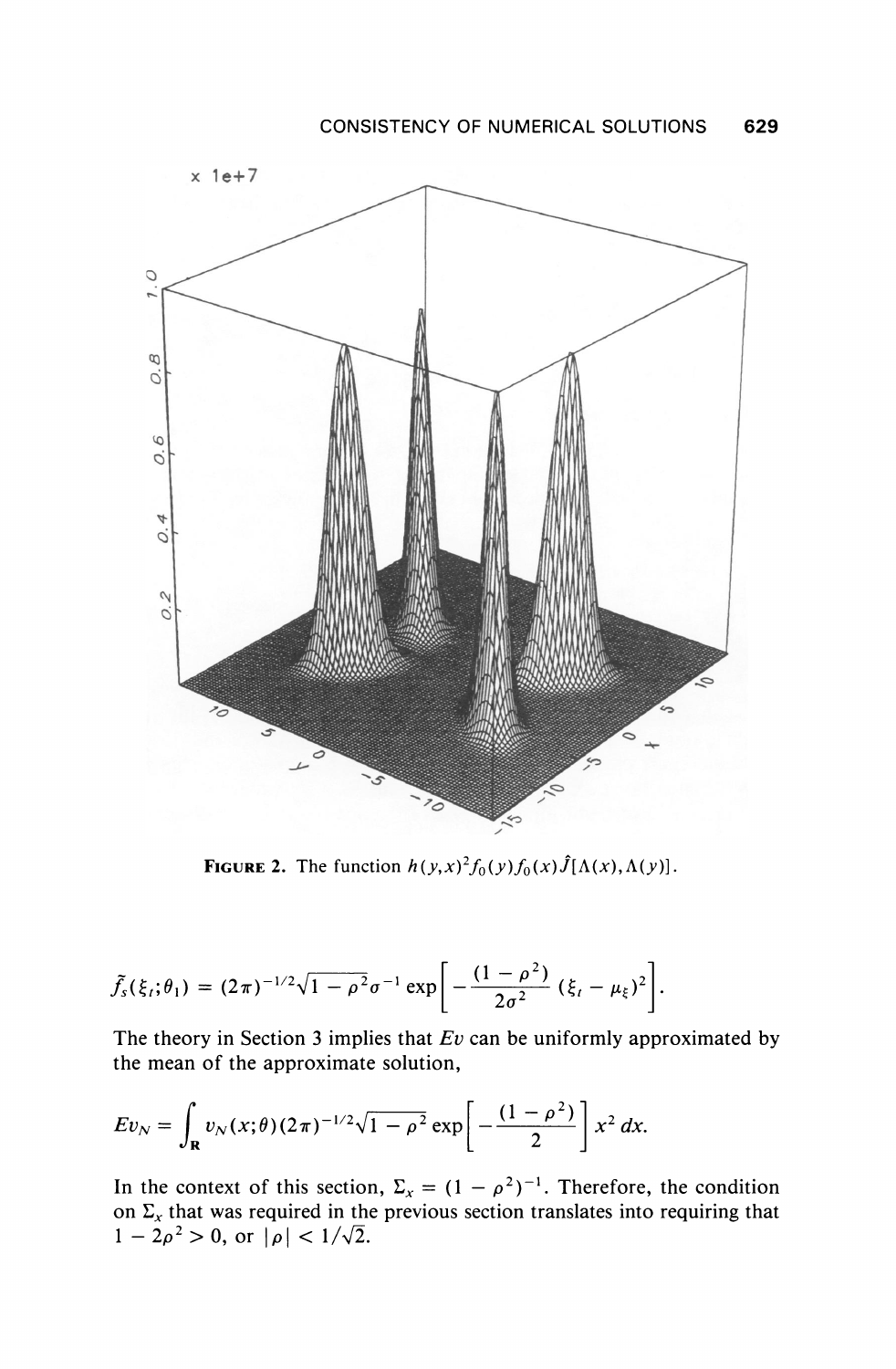#### **630 CRAIG BURNSIDE**

**In order to have a concrete illustration of the estimator, suppose an exactly identified GMM estimator were used, which exploited the following moment conditions** 

$$
E(\xi_{t} - \mu - \rho \xi_{t-1}) = 0
$$
  
\n
$$
E[(\xi_{t} - \mu - \rho \xi_{t-1})\xi_{t-1}] = 0
$$
  
\n
$$
E[(\xi_{t} - \mu - \rho \xi_{t-1})^{2} - \sigma^{2}] = 0
$$
  
\n
$$
E[v_{t} - Ev_{N}(\beta, \gamma, \mu, \rho, \sigma)] = 0
$$
  
\n
$$
E[q_{t} - Eq(\beta, \gamma, \mu, \rho, \sigma)] = 0,
$$

where  $v_t$  are data on price-dividend ratios, and  $q_t$  are data on the prices of **riskless securities. In the asset pricing model, the price of a riskless asset that pays one unit of consumption one period in the future is given by** 

$$
q_t = \beta E_t \exp(-\gamma \xi_{t+1})
$$
  
=  $\beta \exp[-\gamma (\mu + \rho \xi_t) + \frac{1}{2} \gamma^2 \sigma^2]$ 

**Therefore,** 

$$
Eq = \beta \exp \bigg[ -\frac{\gamma \mu}{1-\rho} + \frac{1}{2} \gamma^2 \frac{\sigma^2}{1-\rho^2} \bigg]
$$

**The only moment being approximated numerically is the mean of the pricedividend ratio. Parameter estimates obtained using the Mehra and Prescott [20] data set are presented in Table 1. The sample is annual data from 1889 to 1979. The risky asset is a single share of the S&P 500 index. The riskless asset price is identified with the inverse of the real return on relatively risk-**

| Parameter | $\xi_i = \Delta \ln(C_i)$ |            | $\xi_i = \Delta \ln(D_i)$ |            |
|-----------|---------------------------|------------|---------------------------|------------|
|           | Estimate                  | Std. Error | Estimate                  | Std. Error |
| μ         | 0.0204                    | 0.00496    | 0.0105                    | 0.0130     |
| ρ         | $-0.139$                  | 0.133      | 0.165                     | 0.112      |
| $\sigma$  | 0.0348                    | 0.00339    | 0.120                     | 0.0156     |
| β         | 1.096                     | 0.0530     | 0.951                     | 0.0406     |
| $\gamma$  | 11.45                     | 3.890      | 2.618                     | 3.156      |

**TABLE 1. Parameter estimates for the asset pricing example** 

**These estimates were computed using an exactly identified GMM estimator, where the asymptotic variance**  covariance matrix of  $\sqrt{Tm_T(\theta_0)}$  was estimated using the method of Newey and West [21] using 5 lags of the **GMM errors. The numerical solutions for the price-dividend ratios were computed using 4-point quadrature rules.**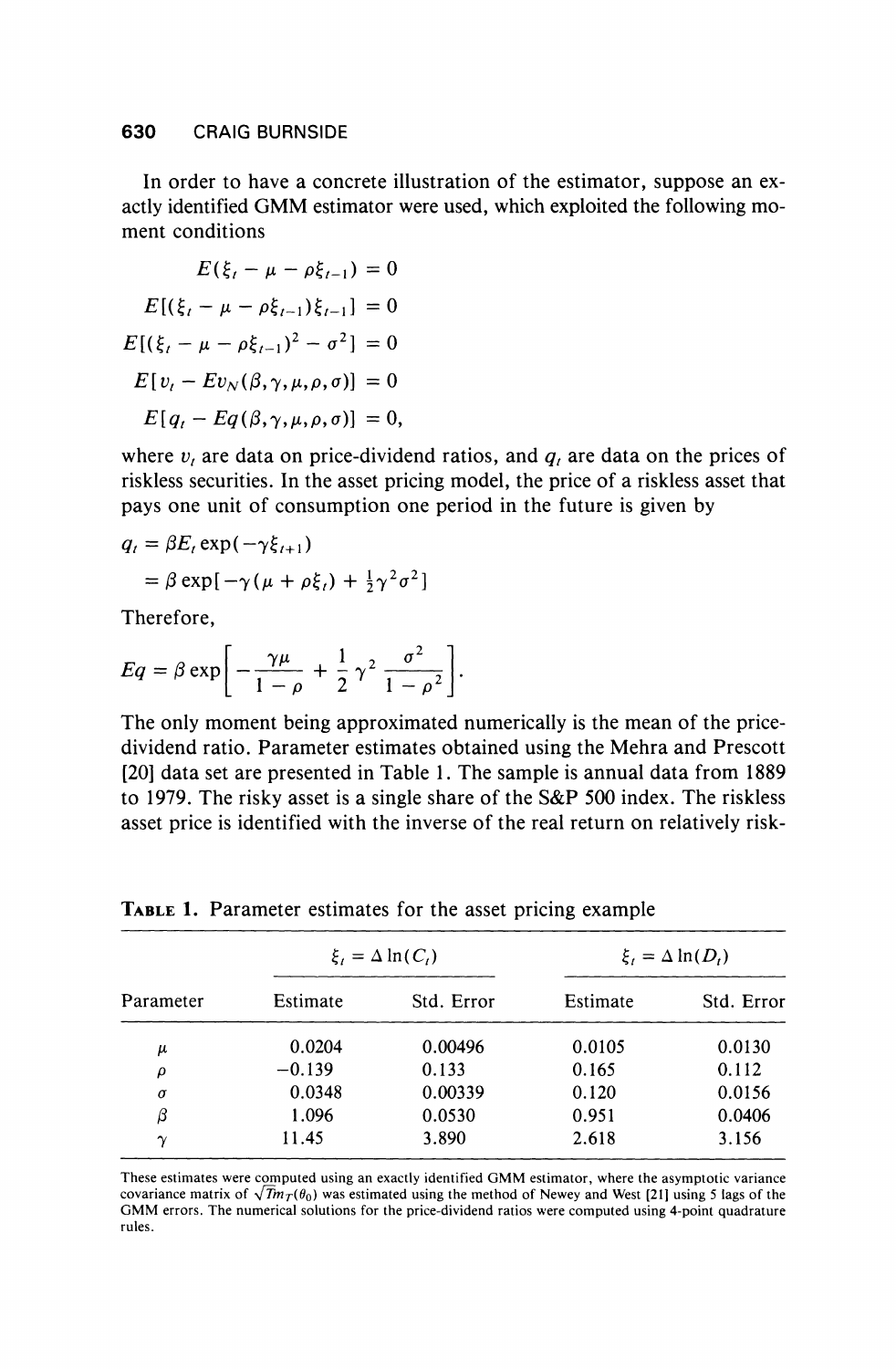less securities. Two different sets of estimates are presented, where  $\xi_t$  is as**sumed alternately to be consumption growth or dividend growth for the S&P 500. The standard errors presume that these estimators are asymptotically normal. These estimates confirm the feasibility of the estimator. They complement the estimates obtained by Kocherlakota [14], who shows that an estimator that matches the means of the rates of return on these two assets**  leads to estimates of  $\beta$  greater than 1, and economically large values of  $\gamma$ . Similar parameter estimates are obtained here, where  $\xi_t$  is identified as con**sumption growth. However, the parameter estimates change dramatically**  when  $\xi_t$  is identified as dividend growth.

#### **5. CONCLUSIONS**

**This paper provides theoretical backing for method of moments estimators which are constructed using a particular solution algorithm for a particular class of models. However, it is also clear that the consistency proof above applies to any method of moments estimator based on a numerical method which yields uniformly accurate approximations to the population moments implied by an economic model. This is subject to the law of motion governing the variables in the model satisfying Assumptions 1-4.** 

**The advantages of the estimator proposed here are that, at least in the asset pricing example, the solution and moment functions can be economically computed, and in fact, are differentiable in the parameters. This may alleviate the burden of computing time involved in obtaining the moments through simulation, and in performing searches for the optimal parameters.** 

**Although this approach is attractive in that it allows model solving and estimation to be unified, it does have its drawbacks. The estimator inherits its properties from the properties of the solution method which in turn may depend on the model itself. Thus, if a different solution method is required in solving the model, its convergence properties must be derived. All that is required for consistency is the uniform convergence of approximate moment functions.** 

#### **NOTES**

**1. An earlier version of this paper which discusses compact state spaces is available from the author.** 

2. In an earlier version of this paper,  $\xi_t$  was assumed to be an AR(p) process. In order to **reduce notation, p is assumed to be 1 here.** 

**3.** The derivative of the transformation  $\Lambda(x)$  is bounded between 0 and  $\frac{1}{4}$ . As a result, each **quadrature interval is narrower when mapped to U from R. Since the widest quadrature inter**val in  $\mathbb{R}^S$  goes to zero as  $\hat{N} \rightarrow \infty$ , this guarantees that the widest quadrature interval in U<sup>S</sup> goes **to zero.** 

**4. In an earlier version of this paper, a bivariate forcing process was considered at the cost of additional notation.**